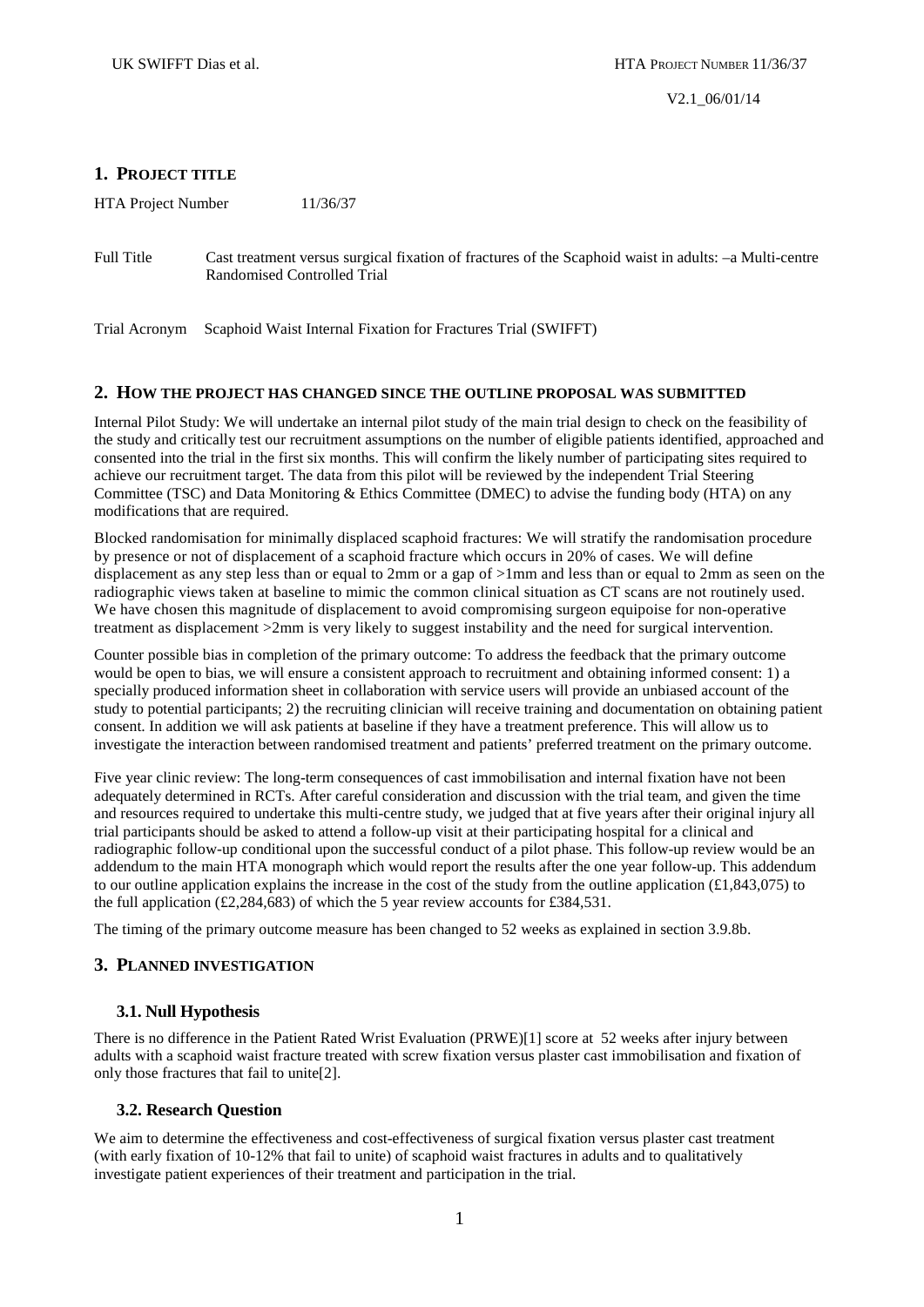# **3.3. Research objectives**

- 1. Our primary objective is to determine the effectiveness of surgical fixation versus non-operative plaster cast treatment (with fixation of the 10-12% that do not heal) of scaphoid waist fractures in adults. We will assess outcome using the PRWE (a patient reported outcome measure) at 52 weeks which will be the primary time point. The PRWE will also be assessed at 6, 12 and 26 weeks. The power of the study permits identification of a clinically meaningful difference of 6 points in the PRWE[3].
- 2. Secondary outcomes will include an assessment of radiological union of the fracture using radiographs and CT scans at 52 weeks; recovery of wrist range and strength, return to work and recreational activities; complications including non-union or malunion, implant problems, avascular necrosis (AVN) and infection.
- 3. We will conduct a detailed economic analysis to investigate the cost-effectiveness of surgical fixation versus initial immobilisation in a plaster cast.
- 4. We will explore patient experiences of fracture and its treatment; and will investigate attitudes towards, and experiences of, participating in a surgical, clinical research trial.
- 5. We will undertake a 5 year clinical review of all trial participants to determine the long-term consequences of cast immobilisation and internal fixation.

# **3.4. Existing research**

Scaphoid fracture is the most common type of wrist (carpal) fracture and is an important public health problem as it affects young active individuals (mean age 29 [2]) in the more productive working years of their lives. These fractures account for 2-7% of all fractures [4]. About 88-90% of these fractures unite when treated initially in a plaster cast. However, 10-12% of the scaphoid fractures do not unite, with a higher incidence (14- 50%) in displaced fractures [5-7]. Non-union if untreated almost inevitably leads to arthritis, usually within 5 years [8, 9]. This disables patients at a very young age.

Recent systematic reviews [10-14] have found insufficient evidence from RCTs to inform clinical decisions for scaphoid waist fractures. Eight completed RCTs comparing surgery with non-operative management were included in one review [14]. All were small studies with some flaws in method. It was unclear whether patients who had surgical fixation of undisplaced or minimally displaced scaphoid fractures had better longer term benefit than those treated in a cast. Surgery facilitated early return to previous activity level and function, but was associated with a higher complication rate of between 9 and 22% although the complications were usually minor [2, 15, 16].

The rate of union was reported as being similar with surgical and cast treatment with early fixation of those fractures that failed to unite [2]. Another study [17], too, found similar outcomes at 10 years between surgical and non-surgical treatment groups and no long-term benefits for surgical fixation over non-operative management were identified. This paper recommended that the long-term risks and short-term benefits should be carefully weighed when making a treatment decision. In summary, there is insufficient evidence from small RCTs on scaphoid waist fractures to aid clinical decision making on whether to fix it or treat it in a cast initially.

In spite of insufficient evidence there is a rapidly increasing trend [18] for immediate surgical fixation of these fractures compared to the non-operative method of using a cast for 6 weeks and fixing only those 10- 12% that fail to unite [2]. This current trend to surgically fix both displaced and undisplaced fractures may mainly be attributed to the short-term benefits anticipated with surgery, but concerns remain about lack of evidence on long-term benefits and additional risks from surgery, such as malunion, infection, implant related problems and avascular necrosis (AVN).

Hospital Episode Statistics (HES) for NHS hospitals in England record 1534, 1720 and 2582 acute scaphoid fracture fixations for the three years 2007/8, 2008/9 and 2009/10 respectively. In each of these three years we calculated an expected rate of scaphoid waist fractures of 4140, 4169 and 4197 (population of 51.1, 51.4 and 51.8 million respectively in England in 2007, 8 and 9 and based on a rate of 81 acute scaphoid fractures/million population per year) [19]. We had to estimate this as at present the diagnosis of cases that are not operated or those treated only in the outpatient setting are not recorded in England. The rate of surgery [20] rose very slightly from 37% to 41% from 2007/8 to 2008/9 but then increased sharply to 62% in 2009/10. This trend of increasing intervention rate for these fractures emphasizes the urgent need for this study.

If all acute fractures in England were fixed, this would cost (based on 2011/12 DH Payment by Results (PbR) tariff for Health Resource Group (HRG) HA54Z of £1463.00 and 81/million scaphoid waist fracture rate) £7,206,827. The cost of treatment in a plaster cast (HRG VB02Z, £183) would be £922,272, increasing by £720,683 for surgical fixation of the 10% developing a non-union. The cost difference between the two methods each year would be £5,563,872.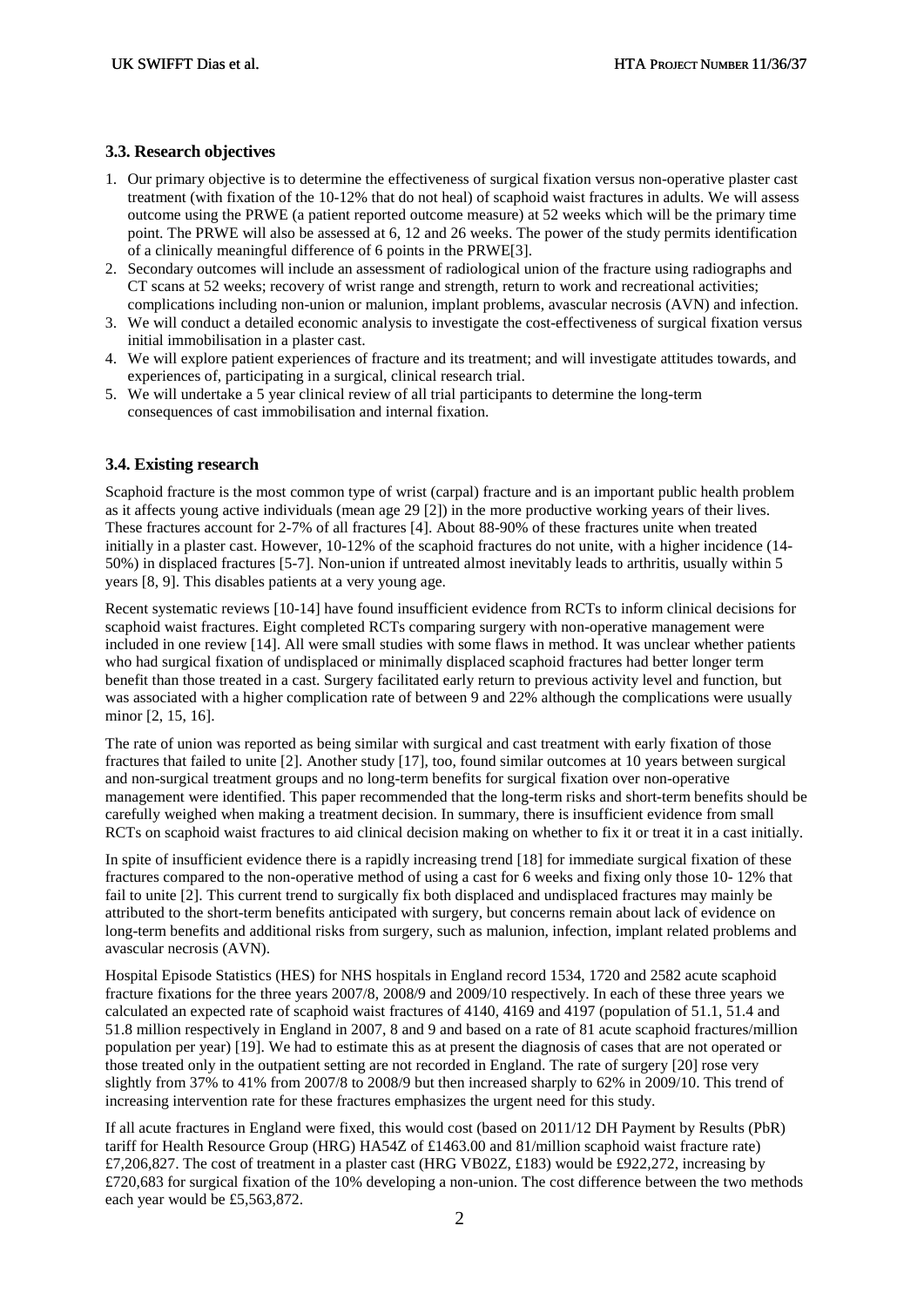There is little published on patient experiences after a scaphoid fracture; patient interview data will also add to our understanding of the issues pertinent to recruiting participants in surgical, clinical trials [21, 22]. There is also poor information on the economic aspects [23] of this injury and its treatment.

This limitation identified in the current evidence base justifies our intention to carry out an adequately powered multi-centre pragmatic RCT comparing early surgical fixation of all waist fractures with initial non-operative cast treatment for fractures of the waist of the scaphoid bone followed by subsequent fixation of only the small proportion which do not unite.

This study will evaluate whether immediate surgical fixation gives better patient reported outcome compared to initial non-operative treatment and later fixation of only those that fail to unite, include an economic analysis and explore patients' views of their experiences of the two treatment methods. It will investigate cost effectiveness and provide the evidence base for sound clinical decisions for the treatment of this common fracture in young adults.

# **3.5. Research methods**

# *3.5.1.DESIGN:*

A pragmatic multi-centre RCT of surgical fixation vs initial cast immobilisation of acute scaphoid waist fractures followed by fixation of only the 10-12% that fail to unite, with a concomitant economic evaluation. In addition, there is a nested qualitative study to explore the advantages and drawbacks of treatment from the patient's point of view.

## *3.5.2.SETTING:*

JD, SH and the British Society for Surgery of the Hand have obtained agreements to participate from 17 hand surgery units in NHS Hospital Trusts, ensuring wide clinician involvement. The pragmatic design will make findings generalisable. The trial design will involve measures to maximise acceptance of trial results by ensuring competence in treatment provision in both arms of the trial. Surgeons who manage these fractures in the UK will be our main target for dissemination and findings will help these doctors make management decisions informed by good quality evidence.

## *3.5.3.RANDOMISATION*

Patients predominantly presenting in Accident and Emergency (A&E), but also routinely referred from various other sources (e.g. walk-in centre, GP cottage hospital), will be referred to fracture clinics and be considered for inclusion in the study. The research nurse will identify a suitable patient and inform the orthopaedic surgeon who in the fracture clinic will confirm eligibility and invite the patient to consider joining the study. The research nurse or clinician will provide an information sheet and answer any questions. The research nurse or clinician will ask the patient whether they agree to consent at that time or need up to 48 hours to discuss with family or friends and agree on an arrangement with the Research Nurse or clinician to confirm their decision.

When patients have given consent and their baseline forms have been completed, the Research Nurse or recruiting clinician will contact York Trials Unit, either by telephone or via the internet, to access a secure randomisation service. Patients will be randomised to immediate surgical fixation without restricting the type of headless screw used or immobilisation of the wrist in a scaphoid cast or a below elbow cast with the thumb left free [5] thus ensuring treatment concealment and immediate unbiased allocation. The service will record information to identify all participants and their eligibility to reduce inappropriate entry of patients into the trial. Patients will be informed of their allocations as will the clinician managing each patient. As the trial is pragmatic and compares surgery with initial cast treatment, blinding of participants and clinicians to treatment allocation is not possible.

There is evidence from a study of 392 fractures of the waist of the scaphoid that the non-union rate for displaced fractures is 14% compared with 10% for transverse undisplaced fractures [5, 7, 24]. We will therefore stratify the randomisation procedure by presence or not of displacement of a scaphoid fracture [7, 24] which occurs in 20% of cases [7, 24]. We will define displacement as any step of less than or equal to 2mm or a gap greater than 1 mm and less than or equal to 2 mm as seen on the radiographic views taken at baseline to mimic the clinical situation. We will use radiographs rather than a CT scan as the latter is uncommonly used in the initial assessment of scaphoid fractures. We have chosen this magnitude of displacement to avoid compromising surgeon equipoise for nonoperative treatment as displacement >2mm suggests significant instability and therefore the need for surgical intervention. Within strata a block allocation sequence of random block sizes will be used to generate the allocation sequence. There are essential X-ray views that must be taken at baseline for comparative purposes that allow for the secondary outcome assessment of bone union at 12 months and the 5 year clinic review. These X-ray views must include the semi 45° prone, semi 45°supine and an elongated scaphoid view e.g. Ziter type view. If these X-ray views are not taken routinely at a participating site we will obtain these X-rays after the patient has consented into the trial and is still in the fracture clinic where there is direct access to the X-ray Department..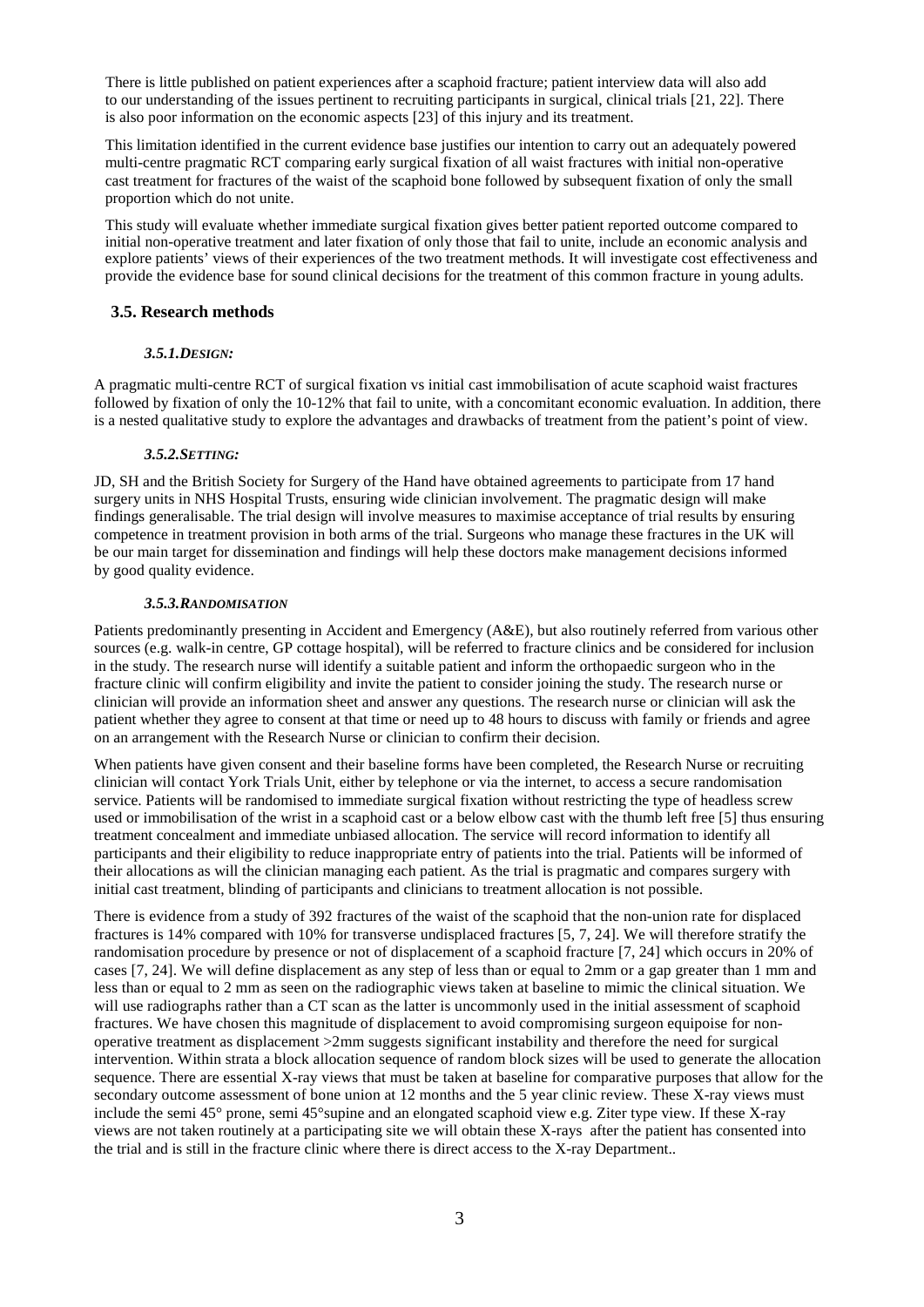# *3.5.4.INTERNAL PILOT STUDY*

We will undertake an internal pilot study of the main trial design from which the data will contribute to the final analysis. The primary reason for this pilot study will be to check our assumptions about recruitment [25]. To do this we will start the trial early at three sites (Leicester, Coventry & Warwick, Middlesbrough) which have a track record of recruiting well into surgical trials. In addition, we shall include a centre (Nottingham) at which the proposed Principal Investigator is not a co-applicant. Then at six months into recruitment we will use the information about number of eligible patients identified, approached and consented into the trial to confirm the likely number of participating sites required to achieve our recruitment target. This will need to be interpreted cautiously, however, as we do not want to over-estimate our ability to do the main trial. The independent TSC and DMEC will review the pilot data and recommend any changes required.

Secondary reasons for undertaking the pilot study will be to inform the practicalities of setting up the trial such as ensuring that: a) the participating sites are provided with enough training and documentation; b) the length of time it takes to consent a patient (including recording reasons given by patients for not taking part) and complete study materials is determined; c) all suitable surgeons at a site are actively taking part in the trial and to find out if not why not; d) eligibility forms are studied for reasons why a surgeon may lack equipoise to recruit an eligible patient potentially due to degree of displacement of the fracture influencing their decision to operate; e) patient adherence to treatment allocation is checked and f) the practicalities of obtaining a CT scan before randomisation, but if not, within 2 weeks of the patient's injury whilst they are still eligible for the trial and before surgery - and to ensure this does not delay the arrangement of surgery beyond the two weeks from when the patient presents to A&E or other point of contact (e.g. walk-in centre, GP cottage hospital).

# *3.5.5.NESTED QUALITATIVE STUDY.*

The clinical research being proposed here will be supplemented by a qualitative investigation of patient experiences of both surgical fixation and plaster cast treatment, providing important patient-centred insight to further guide clinical decision making. Existing evidence about patient experience of wrist fracture recovery is limited  $^{(23)}$  and an exploration of patient treatment preference is broadly lacking from the literature.

It will also be possible to explore patients' attitudes towards, and experiences of, surgical, clinical research within this nested study. This will contribute to the literature upon clinical trial recruitment and retention, and specifically inform debates about the particular difficulty of recruiting to trials [26-28] where medical and surgical options are compared.

Up to 40 participants will be recruited to take part in this aspect of the research. Participants will be drawn equally from those who have experienced plaster cast treatment and those who have experienced surgical fixation; participants will include both those who are consented to the trial and those who have declined to participate in the main study. At least 10 individuals not involved in the main trial will be interviewed once only to ensure that a range of perspectives on clinical research are collected and will be offered a separate Patient Information Leaflet to explore the purpose of this study and asked to sign a separate consent form before being interviewed. Effort will be made to include interviews with both men and women, with those with dominant and non-dominant side wrist fractures, with those from different occupational groups, and with those with more or less active lifestyles so as to capture a wide range of perspectives upon this wrist fracture and its treatment.

Those who consent to participate into the trial will be interviewed at two time points – immediately after treatment [i.e. within 6 weeks of surgery or plaster application], and approximately 52 weeks after injury to mirror the primary time point in the analysis. At both time points interviews will be semi-structured with open questions used to guide a discussion of a patient's experience of treatment, their opinions about treatment benefits and drawbacks, their reflections upon wrist fracture and recovery, and their attitudes towards participating in clinical research. Initial expectations of treatment, generated in the first interview, will be reflected upon at the follow-up interview. Interviews will be open and flexible so as to allow participants the opportunity to introduce new topics, and managed so as to generate a detailed, personal perspective upon the topic [29].

Interviews will be ideally undertaken face-to-face although, given the geographic spread of participants, it may be more practical to perform some interviews by telephone; it is expected that up to 50% of interviews will be performed in this way. Interviews will be conducted by the researcher and audio-recorded with permission; recordings will be transcribed in full and data handled using the NVivo computer package.

To reflect the exploratory nature of this study, and to ensure that the patient's perspective is at the heart of any insight generated, data analysis will be undertaken inductively following the conventions of the constant comparative method [30, 31]. This is considered more fully in section 3.9.8.f.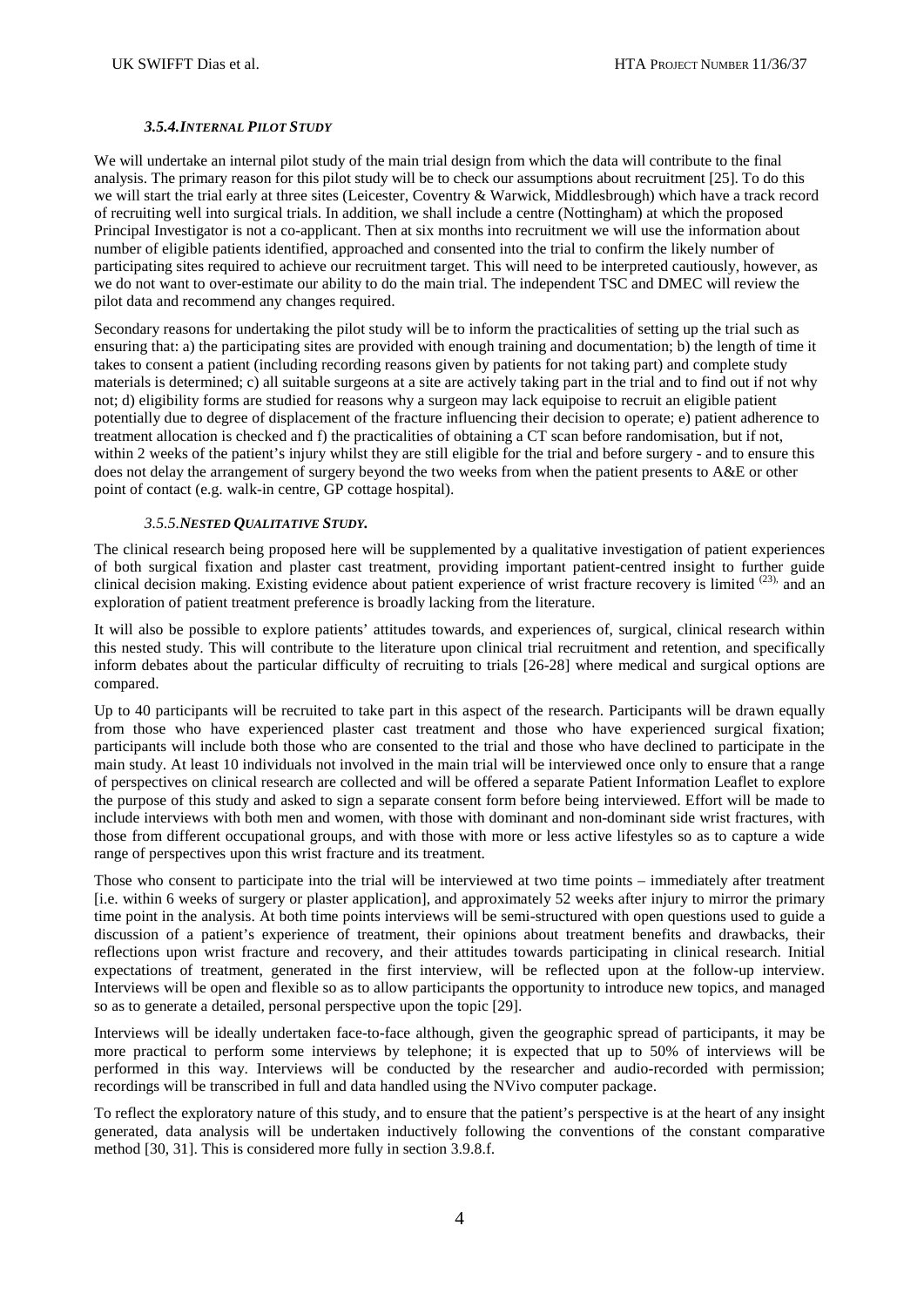## **3.6. Planned Interventions**

## *3.6.1.HEALTH TECHNOLOGIES BEING ASSESSED:*

#### 3.6.1.a. SURGICAL INTERVENTION

Immediate surgical fixation avoids the need to immobilise the wrist in a cast and is said to accelerate return to function, work and sport [32] but requires the individual to have surgery and be exposed to surgical risks. Surgical treatment will be by percutaneous or open surgical fixation with standard CE marked headless screws generating compression at the fracture site [16, 33, 34] but avoiding the pressure effects of the screw head on articular cartilage. These screws are unlikely to change in the next 5 years, during the recruitment period for this study. The surgical techniques are well described and are now standard [35-37]. We will not restrict the type of common implant used but will record what screw is used. We will not restrict postoperative management as most surgeons at present use some splintage for the first few weeks after surgery.

#### 3.6.1.b. CONTROL TREATMENT

Control treatment is non-operative with immobilisation in a below elbow cast for 6-10 weeks, followed by mobilisation. As no difference has been found in union rate whether the thumb was included in the cast or not [5] we will not specify which below elbow cast should be used, in keeping with the pragmatic study design. However, the type of cast used will be recorded. Early CT will be carried out at the discretion of the treating surgeon if plain radiographs at 6 to 12 weeks raise the suspicion of non-union which we expect in 10- 12% of non-operatively treated cases. If non-union is confirmed on radiographs and/or CT scan, urgent surgical fixation will be performed. The surgical procedure and post-operative care will be similar to the surgical arm of this trial. This is the current standard non-operative pathway [2].

#### 3.6.1.c. REHABILITATION

We will ensure that all patients randomised into the two groups will receive standardised, written physiotherapy advice detailing the exercises they need to perform for rehabilitation following their injury. All patients in both groups will be advised to move their shoulder, elbow and finger joints fully within the limits of their comfort. Those patients treated in a cast will be encouraged to perform range-of-movement exercises at the wrist as soon as their plaster cast is removed at the 6-week follow-up appointment if there are no concerns regarding bone union. Those patients who have the fracture fixed may begin wrist exercises as soon as comfort permits if they do not have a plaster cast or as soon as the cast is removed. In this pragmatic trial, any other rehabilitation input beyond the written information sheet (including a formal referral to physiotherapy) will be left to the discretion of the treating surgeon. However, a record of any additional rehabilitation input (type of input and number of additional appointments) will be noted as part of the 52 week follow-up and this will form part of the trial dataset.

# **3.7. Planned inclusion/exclusion criteria**

We will include all skeletally mature patients aged 16 years old or above and presenting at the participating site within two weeks of their injury with a radiologically confirmed bicortical fracture of the scaphoid waist that does not involve the proximal pole (proximal fifth of the scaphoid). Diagnosis of fracture will be on the standard radiographic views available at each hospital [38]. We will include minimally displaced fractures with less than or equal to 2mm step or gap on any of these views. We will exclude those with >2mm displacement as these are likely to be unstable and their inclusion would challenge surgeon equipoise. We will exclude patients with a concurrent wrist fracture in the opposite limb. We will exclude patients with a trans-scaphoid perilunate dislocation or other injuries in the same limb. We will also exclude the rare patient who lacks mental capacity to comply with treatment or data collection or who are pregnant because of the radiation exposure. We will also exclude patients who are not resident to the trauma catchment area of a participating site.

#### **3.8. Ethical arrangements**

In the context of the lack of robust evidence to determine the best treatment for patients with these fractures, the risks are not increased through trial participation. Measures, such as our emphasis on good practice and standardised protocols/care pathways throughout, taken by us are likely to reduce risk and could bring additional benefits. We will emphasise the importance of surgeons performing operations which they undertake on a regular basis with which they are familiar. We will also stress the importance of competence in non-operative methods. We will adhere to the good clinical research practice guidelines (MRC and Research Governance Framework). The participant information sheet for the study, will be developed with the involvement of service users, and will give a balanced account of the possible benefits and known risks of the interventions. It will state explicitly that quality of care will not be compromised if the participant decides to a) not enter the trial or b) withdraw their consent. Written informed consent will be obtained from all participants.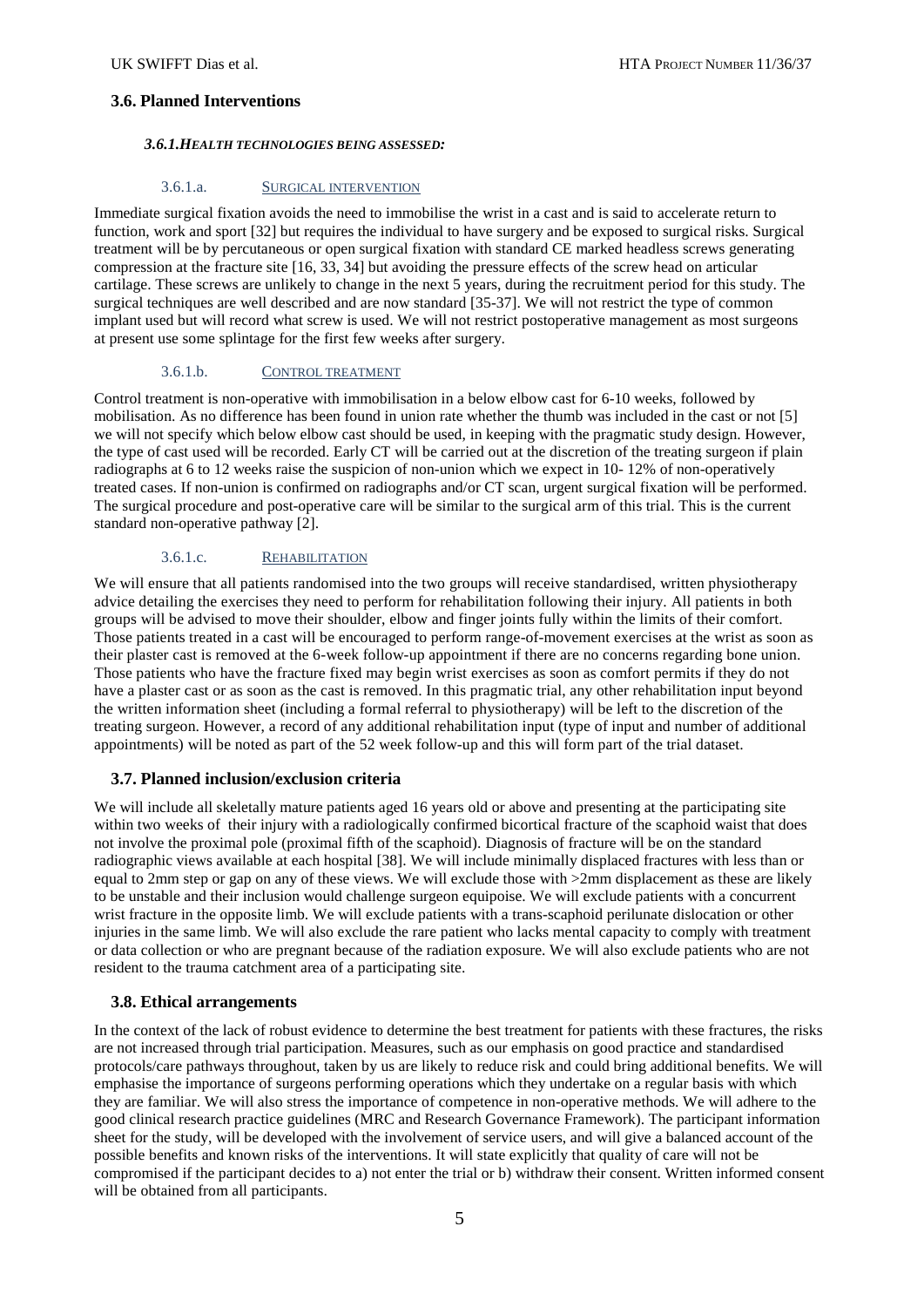#### Ethical approval

An application for ethical approval will be made through the IRAS system in the pre-funding phase. We do not anticipate major ethical concerns with this study. The only potential concern would be the inclusion of patients who lack mental capacity from whom we would be uncertain of obtaining informed consent. This is very rare in young patients presenting with scaphoid fractures and therefore we have decided to exclude these patients from this trial. The local R&D committee of each of the participating hospitals will be approached to approve local involvement in the trial. The trial will be subject to DMEC oversight.

# **3.9. Primary Research**

#### *3.9.1.RISKS AND ANTICIPATED BENEFITS*

The percutaneous or open fixation of the scaphoid requires a small surgical incision usually over the scaphoid tuberosity or the front of the wrist. The risks associated with this study are predominantly the risks associated with surgery: infection, bleeding and the very rare risks of damage to the adjacent structures such as nerves, especially the palmar cutaneous branch of the median nerve, blood vessels and tendons. Participants in one group will have surgery and will potentially be at risk from any/all of these complications. However, the evidence available to quantify this surgical risk is limited [2, 39]. There are no data to suggest that the risk of stiffness is greater in one group or another. We believe that the overall risk profile is very small for the two interventions but we intend to document the number of complications in each group as a secondary outcome of this trial. If fixation results in earlier return to function, work and leisure, the risks of surgery may be justified. As only CE marked implants will be used we will not need authorisation from MHRA.

## *3.9.2.INFORMING POTENTIAL TRIAL PARTICIPANTS OF POSSIBLE BENEFITS AND KNOWN RISKS.*

Informed consent will be obtained by the trained local research nurse or clinician using a detailed patient information sheet developed with the help of service users and explaining the risks and benefits clearly. Patients identified with a fracture of the waist of the scaphoid will have their surgery within a fortnight of presentation to A&E or other point of contact (e.g. walk-in centre, cottage hospital) with their wrist injury to allow time for the surgery to be done as immediate as is feasible. In the unlikely event that new information arises during the trial that may affect participants' willingness to take part, this will be reviewed by the TSC for addition to the patient information sheet. A revised consent form will also be completed if necessary. As patients with multiple injuries are excluded we will not need to obtain consent in an emergency where fully informed consent is difficult.

# *3.9.3.ADVERSE EVENT MANAGEMENT*

Adverse events (AE) are defined as any untoward medical occurrence in a clinical trial subject and which do not necessarily have a causal relationship with the treatment. Serious adverse events are defined as any untoward and unexpected medical occurrence that: 1. results in death, 2. is life-threatening, 3. requires hospitalisation or prolongation of existing inpatients´ hospitalisation, 4. results in persistent or significant disability or incapacity, 5. is a congenital anomaly or birth defect, 6. includes any other important medical condition not listed above which may require medical or surgical intervention to prevent one of the outcomes listed.

At participating sites, all SAEs will be entered onto the Serious Adverse Event reporting form for return to the 'SWIFFT' central office within 24 hours of the investigator becoming aware of them. Once received, causality and expectedness will be determined by the Chief Investigator. SAEs that are deemed to be unexpected and related to the trial will be notified to the Research Ethics Committee (REC) within 15 days for a non-life threatening event and within 7 days for a life-threatening event. For non-serious AEs, the central office will be notified within 5 days of the event being known. All such events will be reported to the DMEC at their next meetings. AEs that may be expected with this injury to the wrist that do not need to be reported to the main REC include infection, delayed wound healing, Complex Regional Pain Syndrome, nerve or vessel events, screw related complications, fracture of scaphoid tuberosity, and chondrolysis). There are also adverse events specific to the plaster cast which are expected and do not need reporting to main REC: soft cast / broken cast that leads to movement of wrist, pressure sores, Complex Regional Pain Syndrome, nerve compression, or pain due to tight cast. Movement in a cast is an untoward event as it can mean the fracture is not properly immobilised which can results in failure of the fracture to unite.

All participants experiencing SAEs and AEs will be reviewed by the Chief Investigator a month later to ensure that adequate action has been taken and progress made to manage the adverse event. For the purpose of this trial, we will only record adverse events that are related to the affected wrist and during 12 months follow-up.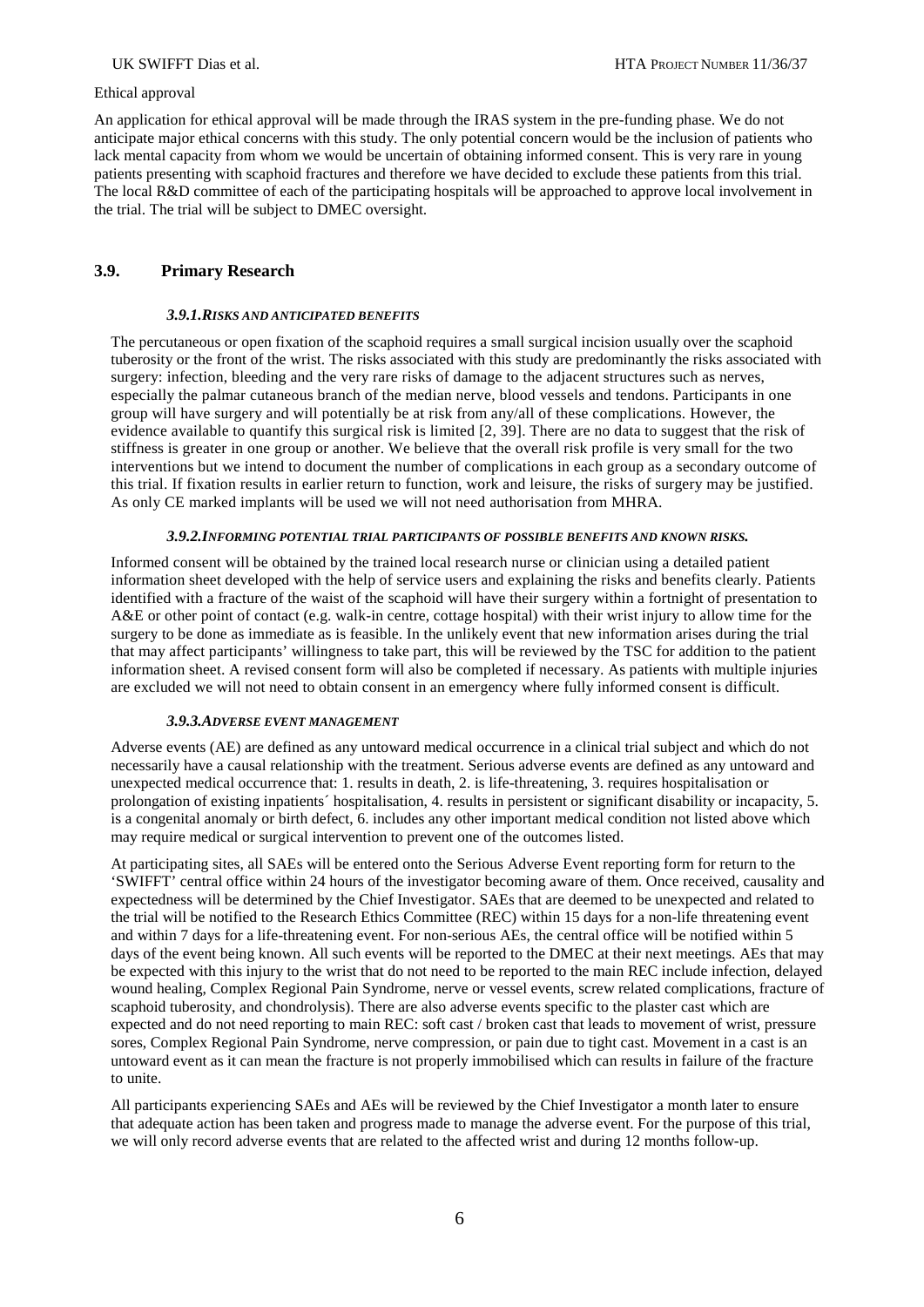#### *3.9.4.PROPOSED TIME PERIOD FOR RETENTION OF RELEVANT TRIAL DOCUMENTATION.*

Essential Trial documentation (i.e. the documents which individually and collectively permit evaluation of the conduct of a clinical trial and the quality of the data produced) is kept with the Trial Master File and Investigator Site Files. The Sponsor will ensure that this documentation will be retained for a minimum of five years after the conclusion of the trial to comply with standards of Good Clinical Practice. Case Report Forms will be used to record all the information required from the protocol. These data will be stored for a minimum of five years after the conclusion of the trial as paper records; and a minimum of 20 years in electronic format in accordance with guidelines on Good Research Practice (MRC Ethics Series, 2000, updated 2005). All paper records will be stored in a secure storage facility or off-site by York Trials Unit. All electronic records will be stored on a password protected server.

#### *3.9.5.PROPOSED ACTION TO COMPLY WITH 'THE MEDICINES FOR HUMAN USE (CLINICAL TRIALS) REGULATIONS 2004'.*

We will specify that only CE marked screws are used in this trial. We will not include screws which are not CE marked and do not therefore require prior authorisation by the UK Competent Authority, the MHRA, under the Medical Devices Regulations 2002.

#### *3.9.6.PROPOSED SAMPLE SIZE*

For surgery to justify its increased costs and the exposure to hazards, it must cause greater or quicker improvement in patients' wrist symptoms and function than after non-operative management. We judge, as did the HTA funded DRAFFT trial, that a 6 point improvement in the PRWE in the surgery group (compared to the controls) would be a minimally clinical important difference. We estimate the standard deviation of PRWE at 52 weeks to be 20 points from the PRWE User manual [1]. This figure is reported for distal radius rather than scaphoid fracture and at 6 months. The only published evidence for scaphoid fracture implies a standard deviation in the range of 8 to 10 points [17]; however, this estimate was at a median of ten years after the patient's injury. Hence, to be cautious we have chosen the estimate of standard deviation to be 20, which gives an effect size of 0.3.

We propose to use a superiority design to observe an effect size of 0.3 at 80% power using a 2-sided 5% significance level requiring 350 participants in total. After allowing for 20% attrition we need to recruit and randomise 438 participants (219 surgery and 219 controls). The estimate of attrition should be realistic given that four RCTs (three studies were single centre and one study had two centres) included in a systematic review of the treatment of scaphoid fractures found response rates for completion of patient-reported functional outcomes between 77% and 100% [14].

We have, however, calculated our sample size based on an estimate of a standard deviation of 20 points in the PRWE at six months [1]. We do not have data on the standard deviation of the PWRE at one year which is the primary time point for the analyses. We propose therefore that having followed-up the participants at one year who we recruited into the internal pilot study we will estimate the standard deviation of the PRWE for that group of patients. At this time there should be a sufficient number of participants recruited and followed-up for the purposes of estimating the standard deviation. We do not anticipate that this would lead us to reduce the current sample size but we may need to consider it being increased.

To minimise attrition we will exclude the rare patient in this population who lacks mental capacity and therefore unlikely to either comply with treatment or data collection. Active and systematic follow-up of all randomised participants is then planned at 6 weeks, 12 weeks, 26 weeks and 52 weeks. When possible, we will arrange for the questionnaire to be completed by the Research Nurse when the participant attends the clinic at 6 weeks, 12 weeks and 52 weeks. We will monitor the completion of questionnaires at clinics and share retention figures to each trial site blinded by centre. At 52 weeks there will be a £40 payment for the patient to attend the clinic. We will contemporaneously employ a proven postal strategy for the return of questionnaires. This will include the use of reminders after 2 and 4 weeks and the option for completion of an abridged questionnaire (a minimum of the primary outcome and EQ-5D) via telephone after 6 weeks. At 26 weeks, when the patient does not attend for a hospital appointment, we will include an unconditional incentive payment of £5 to maximize the completion and return of questionnaires. We will also write a newsletter during the trial to keep the participants informed and engaged with the trial. At the five year follow-up participants will receive £80 to attend hospital for their clinic review which should cover time off work, travel and parking costs.

Sampling to the nested qualitative study will be purposive intending to include men and women from different trial sites, of different ages, occupations and leisure/ sporting activities, and those with scaphoid fractures on their dominant and non-dominant sides. We think it is unlikely to need more than 40 participants to reach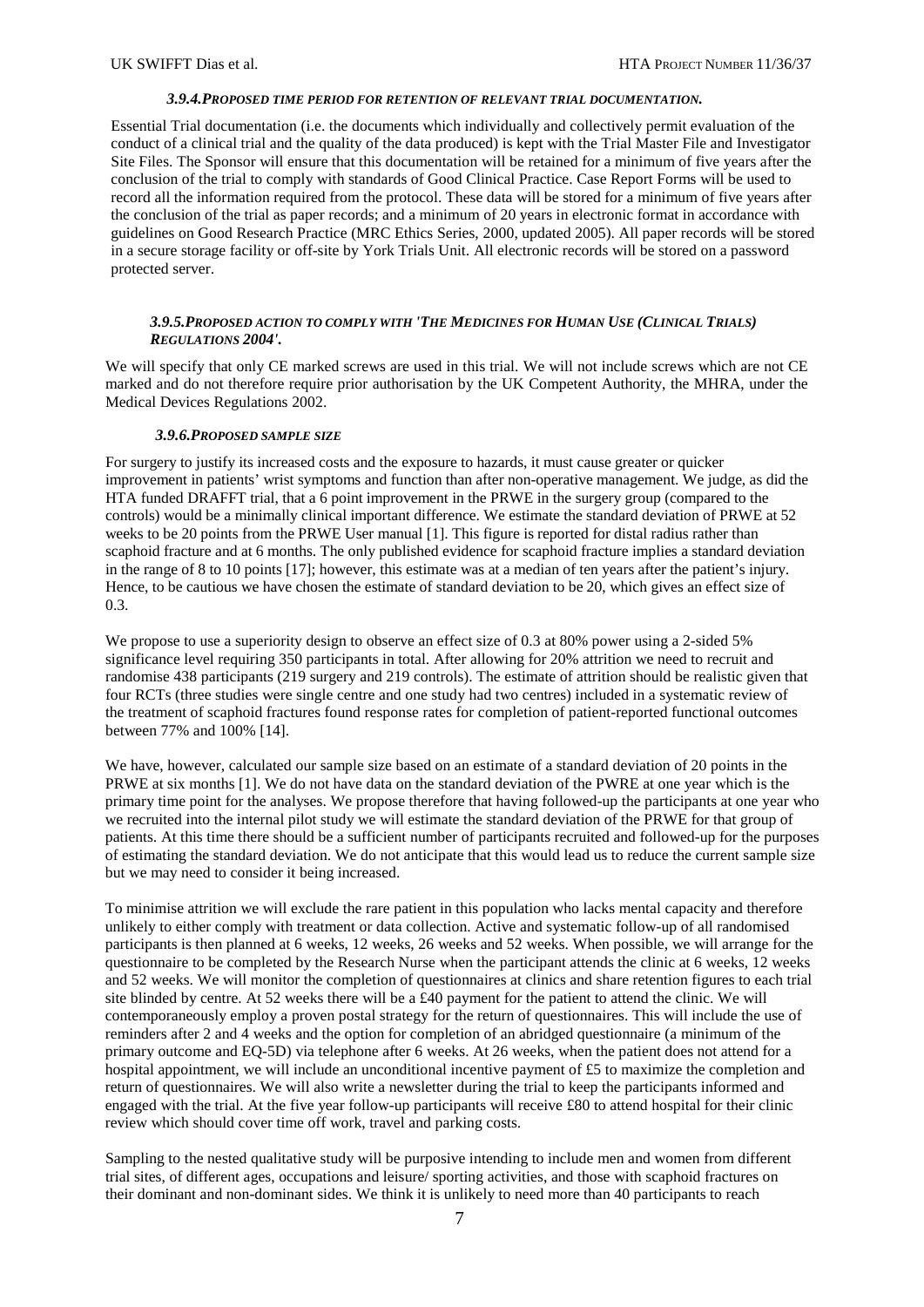## *3.9.7.STATISTICAL ANALYSIS PLAN*

A detailed analysis plan will be agreed with the Data Monitoring and Ethics Committee at an early stage of the study, before all of the data has been collected. Any subsequent amendments will be clearly stated and justified. All analyses will be conducted on an intention to treat basis, including all randomised participants in the groups to which they were randomised. Analyses will be conducted in SAS version 9.1 or later or STATA version 11 or later, using 2-sided significance tests at the 5% significance level (unless otherwise stated). The statistician conducting the analyses will remain blind to treatment group until all data summaries and results are finalised.

The flow of participants through each stage of the trial will be presented in a CONSORT [40] diagram. PRWE will be summarised descriptively (n, mean, sd, median, minimum and maximum) at each time-point by treatment group and overall.

Our primary analysis will compare the treatment groups at 52 weeks. A repeated measures mixed model (SAS Proc Mixed) will be used to compare the treatment groups. This will treat the participant as a random effect to account for the repeated measurements from participants. The outcome modelled will be PRWE at 6, 12, 26 and 52 weeks and the model will include age, range and grip strength, fracture displacement (undisplaced vs. minimally displaced), hand dominance, treatment group and time. An interaction term assessing whether the difference between the treatment groups changes over time will also be assessed for inclusion in the model. Different covariance patterns for the repeated measurements will be explored and the most appropriate pattern will be used for the final model. Model assumptions will be checked and if they are in doubt the data will be transformed prior to analysis or alternative non-parametric analysis methods will be used. The repeated measures mixed model assumes that data are missing at random and this type of model will provide increased statistical power to that used in the sample size calculation which is based on a two sample t-test at 52 weeks. Estimates for the other time points will also be produced from the model.

All secondary outcomes will be described descriptively (mean, standard deviation, median, minimum and maximum for continuous data and counts and percentages for categorical data). The following outcomes will be analysed using the same methods as the primary analysis adjusting for the same covariates: pain and disability subscales of the PRWE, physical health and mental health component summaries of the SF-12 and range and grip strength. The following outcomes will be analysed using a logistic regression model: complications (infection, stiffness, nerve injury, complex regional pain syndrome and wound related) assessed by clinical examination at 52 weeks, AVN (avascular necrosis) at 52 weeks, infection [41] (defined by wound redness, increased CRP, positive culture of any discharge requiring antibiotics or repeat surgery) up to 52 weeks and the proportion of participants suffering from arthritis of the wrist at 5 years clinical review. An ordinal logistic regression model will be used to compare the groups on the degree of non-union and mal-union determined on CT scan at 52 weeks.

In total, three subgroup analyses will be undertaken: one exploring patient preferences; the second exploring the type of fracture displacement; and the third exploring a three-way interaction between patient preferences, hand dominance and treatment group. To investigate whether the baseline factor(s) (preference or displacement or preference and hand dominance) has any effect on treatment outcomes, this factor(s) will be included in the model for the primary outcome. An interaction term will also be included between randomised treatment and baseline factor (or factors) in the model to assess if the effect of treatment is different depending on a patient's prior preference or fracture displacement or preference and hand dominance, using a p-value of 0.10. Interpretation of these models will be made cautiously, since the trial is not formally powered for this analysis.

PRWE at baseline will be collected for the time before and after injury. This will allow the assessment of patients' wrist functioning when limited by cast immobilisation as well as give an indication to what extent wrist functioning returns to normal levels. Mean pre-injury PRWE scores will be presented in total and for each treatment group and compared descriptively to PRWE scores post-injury at baseline and all other follow-up time points.

The number of adverse events experienced by each participant and the total number of events overall will be summarised for each treatment group.

#### *3.9.8.PROPOSED OUTCOME MEASURES*

# 3.9.8.a. PATIENT RATED WRIST EVALUATION

The primary outcome measure will be the Patient Rated Wrist Evaluation (a validated assessment of wrist symptoms and function) [3] assessed at 52 weeks. The PRWE will also be assessed at 6, 12, and 26 weeks to note change in pain and function.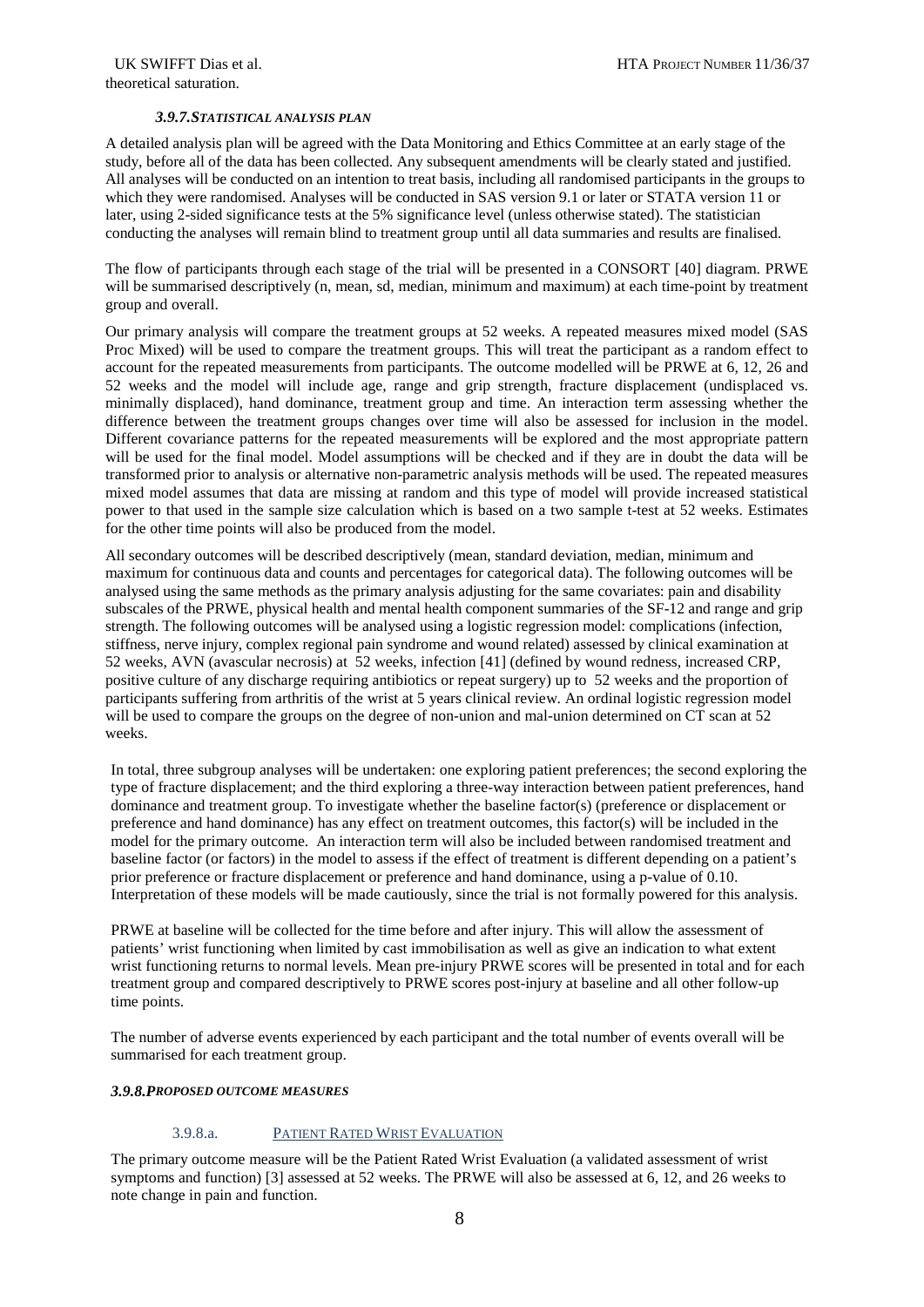The Patient Rated Wrist Evaluation (PRWE) score is a 15-item questionnaire that is completed by the patient. It is a brief, reliable and valid instrument for assessing wrist pain and disability in activities of daily living [3, 42]. Scoring for all the questions is on a 10-point, ordered scale ranging from 'no pain' or 'no difficultly' (0) to 'worst ever pain' or 'unable to do' (10) and generating two subscales: pain and function. In addition to the individual subscale scores, a total score can be computed on a scale of  $100 (0 =$  no disability) where pain and function problems are weighted equally.

PRWE is chosen over other traditional outcome measures as patient reported functional outcomes are favoured when considered for decision making and it allows assessment of wrist symptoms and function. It is a validated and widely researched outcome measure which is used in another HTA funded study.

A potential criticism of the choice of this instrument as the primary outcome is that because the participants will not be blind to treatment allocation this could bias their completion of the questionnaire. This may reflect the pragmatic design of the trial but the knowledge of treatment allocation may maximise the placebo effect and reproduce the "normal" conditions in which a patient would receive their treatment during routine care [43]. Nevertheless, to address this criticism we will have a consistent approach to recruitment and obtain informed consent by providing an unbiased account of the study to eligible participants using an information sheet which will be specially produced in collaboration with service users; and by the Trial Co-ordinator providing the necessary training and documentation on this to participating sites.

To explore the potential effect of patients' knowledge of treatment on the results of the trial as measured by the primary outcome we will take two approaches. First, eligible patients will be asked at baseline if they have any treatment preference. To investigate whether patient preference has any effect on treatment outcomes, patient preference will be included in the analysis of the primary outcome. An interaction term will also be included between randomised treatment and preferred treatment in the analysis to assess if the effect of treatment is different depending on a patient's prior preference. Second, it is possible that patients' knowledge of treatment results in non-response at follow-up. A logistic regression model will be used to identify predictors of nonresponse and will include all baseline data and primary outcome assessments before any missing values. If any variables are found to be predictive of non-response they will be included in the model specified for the primary analysis.

### Short Form 12-item questionnaire (SF-12)

The SF-12 is a 12 item generic measure of physical and mental health completed by a participant, the population norms of which have a mean of 50 and standard deviation of 10; higher scores indicate better health [44]. The SF-12 has previously been used in a surgical trial involving the hand [45]. The rationale for including the SF-12 is that whilst the PWRE asks about how much pain and difficulty the participant has had with their wrist, it is feasible that a delay to return to work and recreational activities could impact on participants' ability to perform other daily activities and their emotional well-being. Therefore the SF-12 will be completed at 6, 12, 26 and 52 weeks and at 5 years to measure the potential wider consequences of a scaphoid fracture to both the participants' physical and mental health.

## 3.9.8.b. TIMING OF PRIMARY OUTCOME

Two small randomised trials [2, 16] of patients with fractures of the scaphoid have demonstrated that there is little change in objective and subjective outcome measures between 26 weeks and 1 year. This small change in outcome measures and the importance of early return to work and sport for these young patients could lead to 26 weeks being chosen as the primary time point. A potential criticism of this, however, is that for the 10-12% of patients who are treated initially in cast who do not heal, delayed surgery will be performed at between 6 and 12 weeks. This leaves only 14-20 weeks for healing and recovery to take place which may mean that an assessment at 26 weeks is not valid. Therefore to allow all patients the time to heal from surgery and recover from potential complications then a primary outcome measure time point at 1 year should provide an unbiased assessment. We will incentivise attendance at 12 months by offering recruited patients payment for attendance, facilitate attendance at their convenience and cover their travel and parking costs.

#### 3.9.8.c. BONE UNION

The secondary outcome of bone union [46] will be determined at 52 weeks (primary time-point) using a Computed Tomography (CT) scan and plain radiographs comprising posterior-anterior, lateral, semi 45° prone, semi 45°supine views and an elongated scaphoid view e.g. Ziter type view. Our criterion for union will be complete disappearance of the fracture line [5] on radiographs and complete bridging on CT scans from those taken at baseline. We will document and quantify partial union on CT scans. The individual imaging results will not be reported back to study participants or their clinicians [47]. The rationale for using CT to determine non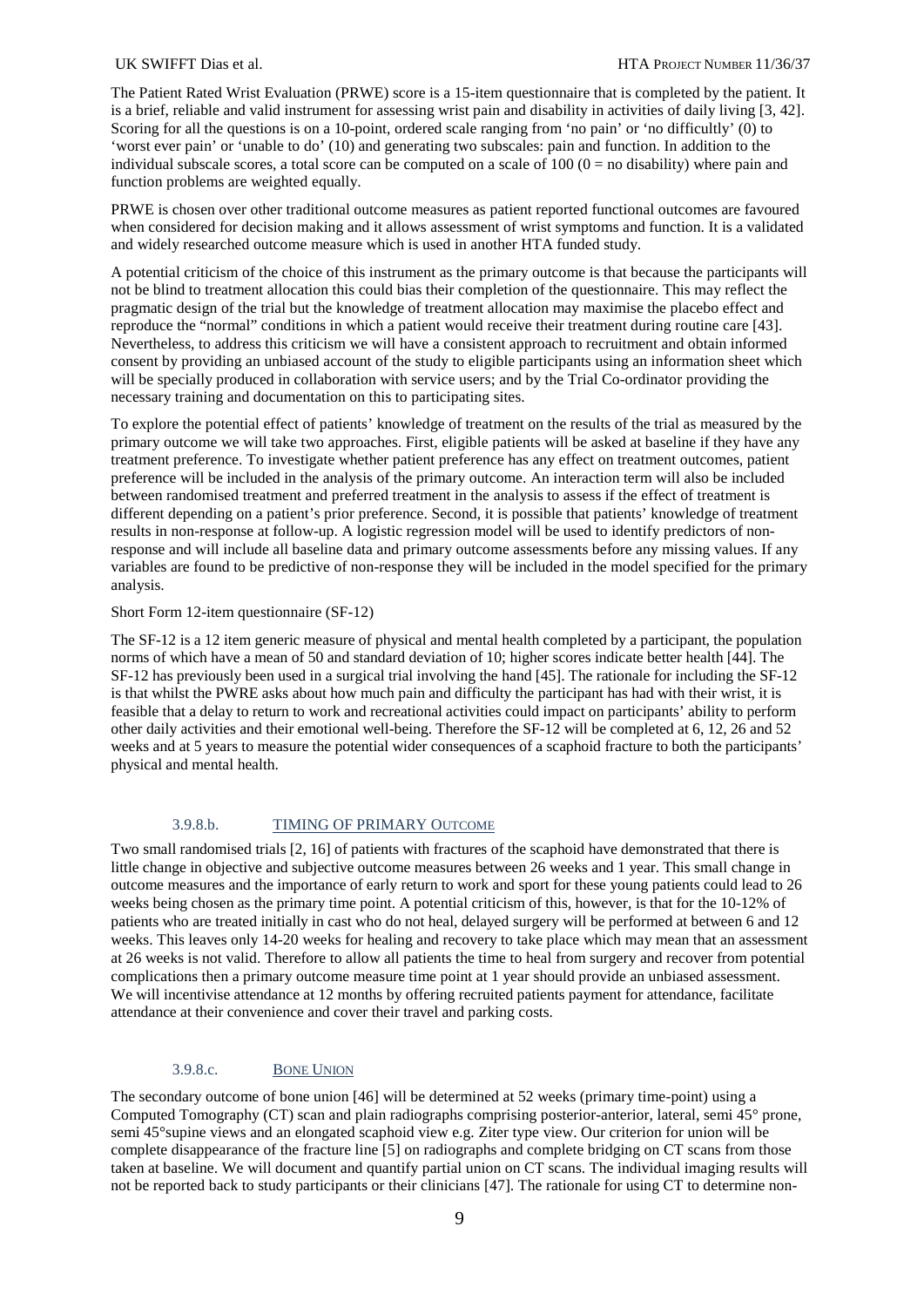union is twofold. First there is only poor to moderate inter-observer agreement (range of Kappa from 0.113 to 0.528) between senior clinicians in determining the union of a scaphoid fracture when using plain radiographs [48]. There is also evidence that both intra- and inter-observer agreement for the detection of scaphoid fracture displacement is significantly improved (p<0.001) for CT alone and the combination of radiographs and CT than it is for radiographs alone [49]. Second the CT scan permits definition of complete union and partial union [50, 51][52, 53].

A limitation of this assessment of non-union, however, is that the presence of the screw to fix the fracture will unblind the observer as to whether the patient has had an operation or not. To minimise the potential for this to introduce bias, two radiologists with a minimum of five year's experience as a consultant and a special interest in musculoskeletal radiology will be trained in trial procedures. The radiologists who will be from sites that are not taking part in the trial if possible, will interpret the CT and plain radiographs independent of each other, and will meet to discuss the cases when there is discordance. This review will also permit identification of patients inadvertently included with displacement of >2mm. The number of scaphoid fractures with such displacement is likely to suggest instability and the need for surgical intervention and so the surgeon would lack equipoise to recruit patients with greater displacement.

Malunion [54] will be determined on the 52 week CT scan (Scaphoid Height/Length > or equal to 0.6) in the true longitudinal axis of the scaphoid as this is more accurate in demonstrating the humpback deformity than plain radiographs [55].

#### 3.9.8.d. OBJECTIVE MEASURES

#### Range of wrist movement

We will measure range of movement of both wrists using a goniometer and grip strength of both hands using a calibrated Jamar dynamometer at baseline, 6, 12 and 52 weeks. Wrist extension, flexion, radial and ulnar deviation will be documented using the standard technique described by the International Federation of Societies for Surgery of the Hand [56].

# Grip strength

Grip strength will be measured using a calibrated Jamar Dynamometer [57-60]. This is standard equipment available at most centers. Both hands will be assessed. Three recordings will be done on each side and the maximum of these three readings will be used. The measurement will be done with the subject seated, arm by the side, elbow bent at 90 degrees and the wrist in neutral position for rotation [61]. The third setting will be used for all subjects. This reflects common practice in assessing grip strength. Strength will be expressed as % of opposite side to account for normal variation in strength during the day.

#### Return to work and recreational activities

This will be established through patient self-report when completing the postal questionnaire at follow-up using standard questions about number of days off work and ability to perform usual activities when at work and when performing unpaid recreational activities.

#### Complications

Infection will be defined as for the "Surgical Site Infection" audit [41], delayed wound healing will be defined as any wound that has not healed by two weeks. Complex Regional Pain Syndrome is defined after surgery as puffy painful swelling of the whole hand restricting full tuck of the fingers at 2 weeks, nerve (hypoaesthesia or numbness in the territory of the palmar cutaneous branch of the median nerve, superficial division of the radial nerve or the median nerve ) or vessel events (large (>2 cm) haematoma in the line of the radial artery), and screw related complications (protrusion of either end into the adjacent joint, fracture or bending of the screw, a radiolucent halo around all parts of the screw > 1mm, screw backing out or moving). Additional complications including nerve injury, implant problems, degenerative change [62], AVN and infection (up to 26 weeks) will also be recorded.

# 3.9.8.e. COST EFFECTIVENESS ANALYSIS

The economic evaluation will assess the relative cost-effectiveness of surgical fixation compared with plaster cast treatment. Costs and health outcomes associated with the interventions will be collected during the 1-year trial period. These costs and outcomes will be extrapolated and modeled over a longer time horizon than captured by the trial (e.g. lifetime of the patient) if this is appropriate given the results of the trial. The additional data from the 5-year follow-up review on the long-term consequences of cast immobilisation and internal fixation, which are not adequately captured in RCTs, will be used to update the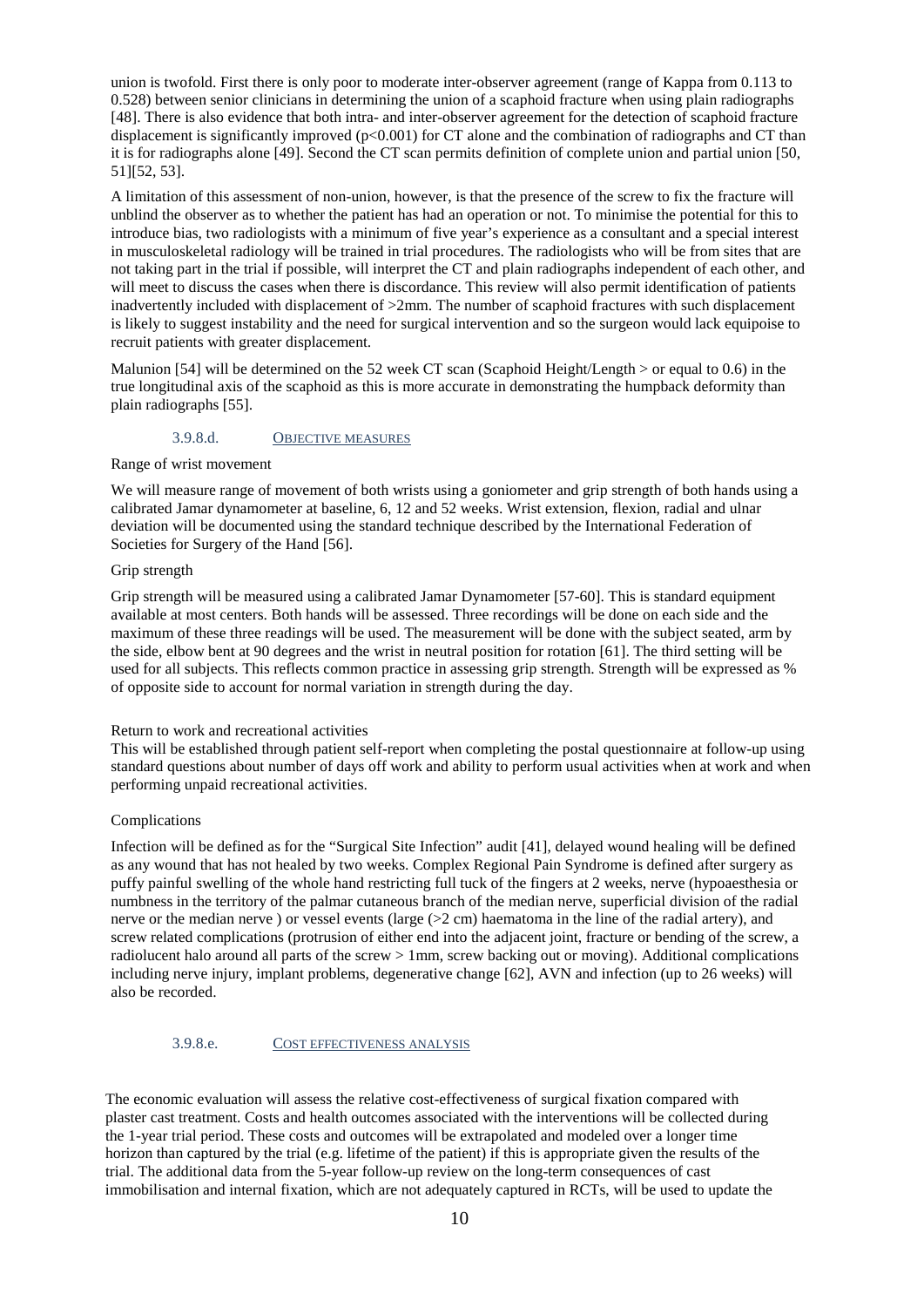Detailed information will be collected on the costs of surgical fixation, including time in surgery, drugs and hospital bed usage, and the costs associated with plaster cast treatment. The impact of the two treatments on subsequent morbidity costs will be assessed. The use of hospital readmissions, outpatient attendances, general practice, community and personal health services will be collected during the various follow-up points through administered questionnaires. These resource use data will be multiplied by appropriate unit costs obtained from the NHS Reference Costs databases [63], the Personal Social Services Research Unit [64], the British National Formulary [65], and other published literature. The primary perspective of the analysis will be that of the NHS and Personal Social Services, consistent with that used by the National Institute for Health and Clinical Excellence [66]. However, given that surgical fixation avoids the need to immobilise the wrist in a cast and accelerates return to normal function, days lost from work and normal activities, and private expenditures related to treatment will also be recorded and these costs will be included in a secondary analysis.

Health outcomes will be expressed in terms of the quality-adjusted life year (QALY), which captures the impact of treatment on both mortality and morbidity by 'weighting' each period of follow-up time by the value corresponding to the QoL (using the EQ-5D [67] during that period [68]. The EQ-5D will be administered at baseline, 6, 12, 26, and 52 weeks follow-up, and also at the 5-year follow-up review using questionnaires. The EQ-5D 'profiles' generated for each patient, at each follow-up point, will be valued using a set of estimated preferences based on the UK population [69]. These scores will be converted into QALYs using area under the curve analysis [70]. A review of the literature will be conducted to establish whether it is possible to make links between the short term outcomes measured in the trial and longer term health-related QoL.

The results of the trial will provide an unbiased estimate of the relative treatment effect of surgical fixation compared with plaster casts. However, it is unlikely to provide all the evidence relevant to the decision on whether surgical treatment represents a cost-effective option to the NHS. Therefore, a decision-analytic model will be developed to extrapolate the effects of the interventions over a longer time horizon and incorporate other relevant evidence on the interventions, identified through a review of the literature. The precise structure of the model will be developed during the project in collaboration with clinical colleagues but it is likely to be based around the long-term consequences of wrist arthritis. Once the data becomes available, outcomes from the 5- year follow-up will be used to inform the long-term consequences. Cost and QALY data will be synthesised to generate an incremental cost effectiveness ratio (ICER), which is defined as the ratio of the mean difference in costs to the mean difference in QALYs between treatments. In order to characterise the uncertainty in the data, probabilistic sensitivity analyses will be conducted and the potential value of further research in this area assessed [71]. The uncertainty will be presented using a cost-effectiveness acceptability curve which shows the probability of surgical fixation being more cost-effective than plaster casts conditional on a maximum value being attached to an additional unit of health outcome [72]. Multivariable regression analyses will be used to assess heterogeneity in costs, QALYs and cost effectiveness. The economic analysis will also apply imputation techniques to address the statistical issues related to the presence of missing data [73].

The 5-year follow-up review will facilitate an additional analysis that examines the relationship between outcomes reported at 1 year and 5 years. If considered appropriate, structural equation modeling [74] will be used to determine the factors that predict outcomes at 5 years and to assess the predictive performance of outcomes at 1-year. This may also be used to assess the cost-effectiveness of following patients up at 5 years post-surgery in general practice.

In summary, the economic analysis will consist of the following:

- 1) A within trial analysis with total costs and EQ-5D scores presented for both intervention groups.
- 2) Extrapolation of mean health-related quality of life and cost estimates observed during the 1-year trial period over time
- 3) Calculation of mean differences in total costs and QALYs between the interventions, and ICER for surgical fixation to give the incremental cost per QALY gained.
- 4) Update the model and ICER results based on the data from the 5-year follow-up review
- 5) Examine the relationship between outcomes reported at 1 and 5 years to assess the predictive performance of outcomes at 1-year.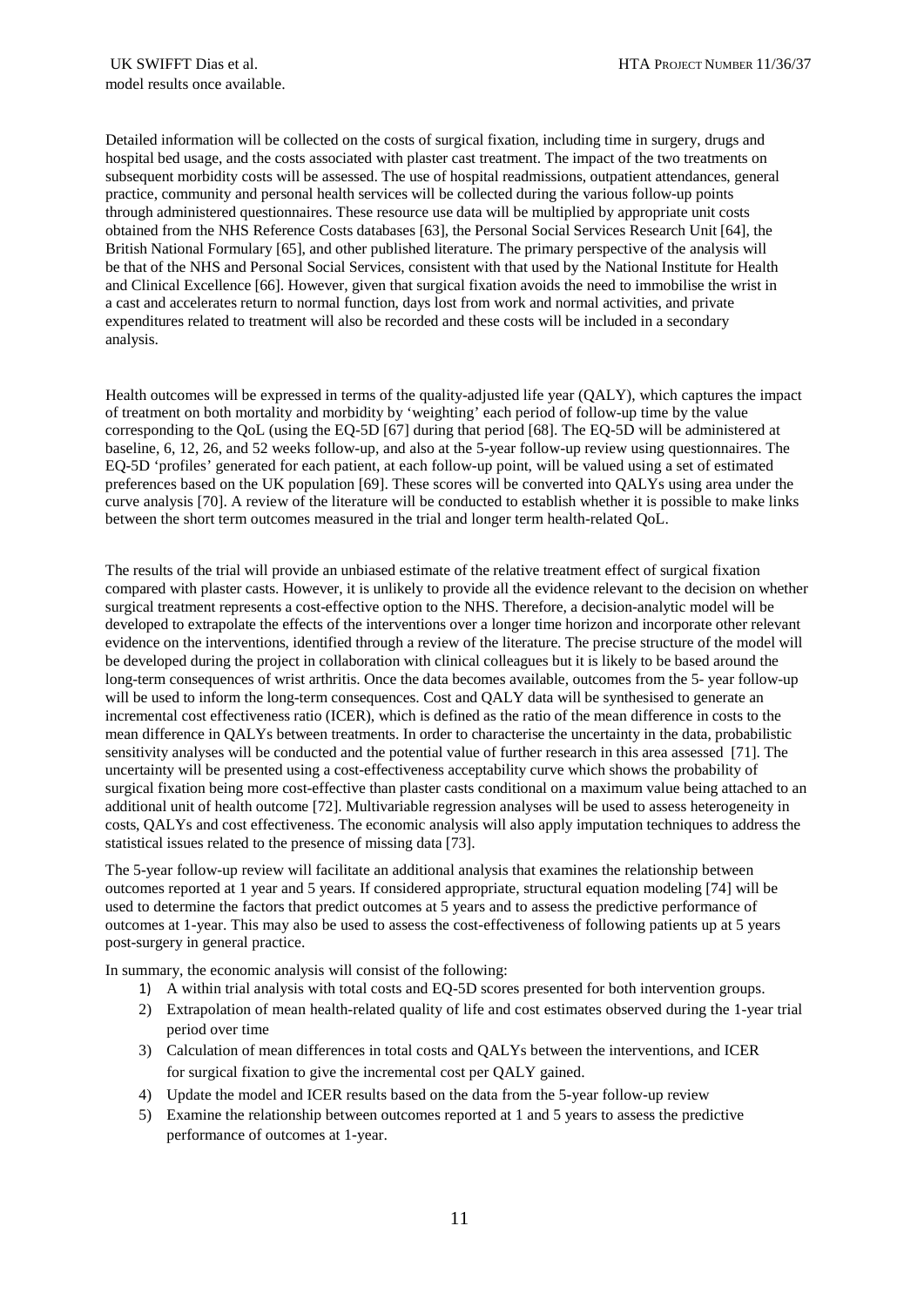#### 3.9.8.f. QUALITATIVE STUDY OF PATIENT EXPERIENCE

The qualitative data collected in the nested study will be used to generate a model (or models) which reflect patient experiences of wrist fracture and treatment, and which identify difficulties and advantages of the different treatment options. Such models are likely to focus upon personal and lifestyle attributes as well as physical recovery, and to incorporate a range of non-clinical factors which are not routinely considered in clinical interactions. Insight into participation in a clinical trial will also be generated.

Following the conventions of the constant comparative method [30, 31] data analysis will be carried out alongside data collection, with interviews transcribed and analysed in batches before further data are collected. In this way, the process is iterative with models and theories developed from 'within' the interviews [rather than from existing theory or clinical practice] and tested or refined in the collection of more data.

All interviews will be 'coded' independently by the researcher with a second team member ensuring consistency and validity of the coding process. Coded interviews will be reviewed to identify key ideas and themes so that models of patient experience might be constructed. These models will be further tested and *constantly* refined as new data are considered. Data collection, and analysis, ceases when no new themes or ideas are present in the interview data, and when the model of patient experience is stable and no longer growing or evolving. This point is known as data saturation [75], previous research suggests that this is often reached with as few as 10-13 interviews [76] – we propose up to 40 interviews here to include at least 15 from each treatment arm to enable data saturation.

Within this study we would expect to generate up to 4 interrelated models of patient experience: i) reporting patients' experiences of wrist fracture, its impact upon their lifestyle, everyday functioning and their recovery; ii) reporting the benefits and difficulties associated with surgical fixation; iii) reporting the benefits and difficulties associated with plaster cast treatment and, iv) reporting experiences and attitudes towards involvement in surgical, clinical research.

# 3.9.8.g FIVE YEAR CLINIC REVIEW

The long-term consequences of cast immobilisation and internal fixation have not been adequately determined in RCTs. Therefore at five years after their original injury, all trial participants will be asked to attend a followup visit at their participating hospital for a clinical and radiographic follow-up. When possible an unbiased independent orthopaedic surgeon who was not involved in the treatment phase of the study will perform the clinical examination. This will include inspection and evaluation of scar sensibility when applicable, palpation for tenderness, measurement of joint movement with a goniometer, as well as measurement of grip strength and pinch strength [17].

Participants will also be asked to complete a questionnaire asking about perceived hand problems (e.g. weakness of wrist, reduced range of movement) as well as the primary outcome measure, the PRWE and EQ-5D. The radiographic examination will include standardized images of both wrist joints and scaphoid images of the injured wrist comprising posterior-anterior, lateral, semi 45° prone, semi 45°supine views and an elongated scaphoid view e.g. Ziter type view.. We will also obtain a CT scan to investigate for osteoarthritis, its severity and changes around the implant [17]. Radiographs and CT scan will be assessed for union of the fracture, osteoarthritic changes, avascular necrosis, implant status and the shape of the scaphoid [62]. Osteoarthritis will be graded as 1 (a normal joint), 2 (narrowing of the joint space), 3 (osteophytes), 4 (narrowing and osteophytes), or 5 (narrowing, osteophytes, and subchondral sclerosis) [77].

We shall assess the feasibility of a five year review by undertaking an internal pilot study. For this we would follow-up the participants who were recruited at the four sites into the internal pilot study at five years. Based on our recruitment assumptions, during this time it should be feasible to recruit one patient/month at each of the four sites and therefore at the end of the six months we should have recruited around 24 trial participants. Our main study is designed to detect an effect size of 0.3 at 80% power using 5% significance level, which would require following-up 350 participants at 1 year. If there is a further 20% attrition rate at 5 years of the 350 patients followed-up at 1 year then a final sample size at the end of the proposed long term follow-up period of 280 would provide power of 70% to detect an effect size of 0.3 using 5% significance level. This estimate of attrition and power to detect a difference for a 5 year long term follow-up study has been considered acceptable by the DMEC and TSC for the analogous HTA funded surgical trial of treatment for fractures of the proximal humerus. In short, for the pilot five year review to be considered feasible we would need to follow-up a minimum of 64% of the 24 patients recruited into the trial during its early phase. Therefore the internal pilot study of the five year review would comprise of: following up the six months of participants recruited into the pilot; allow for three months to complete the follow-up of these participants (at the end of this period we would report to the independent members of the TSC and DMEC the proportion of patients who complete the five year review who would then recommend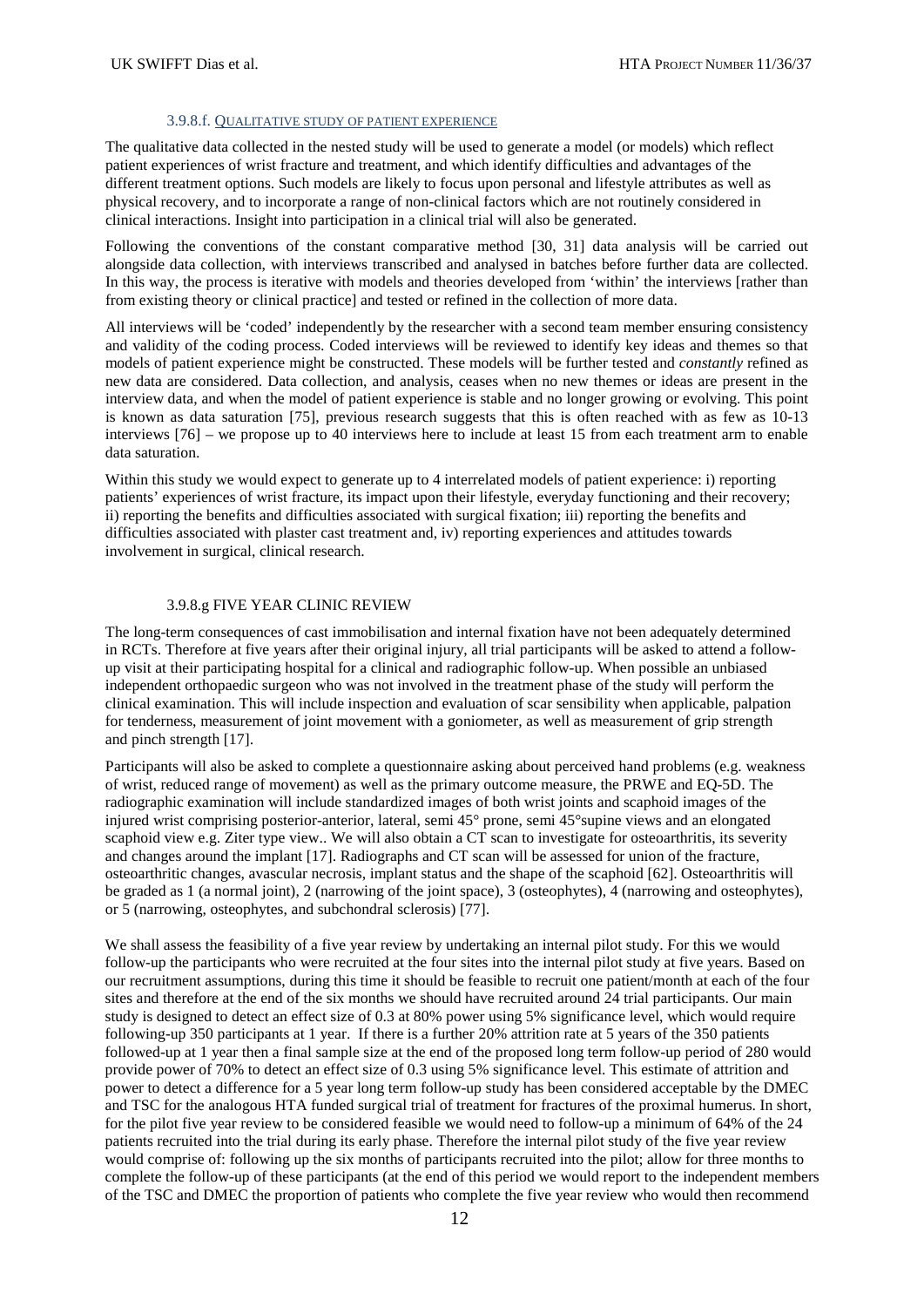#### UK SWIFFT Dias et al. **HTA PROJECT NUMBER 11/36/37**

to the HTA whether we should continue); and if the HTA, who make the final decision, declines to continue the review then a further three months would be needed to do the analyses of the data that has been completed and write an addendum to the main HTA monograph.

To maximise the success of the five year review we shall do the following. First, for a young population it should be an effective strategy to collect their mobile number and email address at baseline to check at five years their address details. Should there be problems contacting the participant we will ask their General Practitioner for their address. The participant will have consented for us to do this when recruited into the trial. Second, we would keep in contact with patients through an annual newsletter and incentivise attendance at five year follow-up by offering payment for attendance, facilitate attendance at their convenience and cover their travel and parking costs. In addition we have allocated an extra 9 months to allow us time to contact and follow-up as many of the patients recruited to this study as possible. Third, a previous study has shown that with many telephone calls and letters, as well as using the NHS tracking system, it is feasible to encourage patients to attend such a follow-up clinic [62]. In this study, at a mean of 93 months, 71 of 88 (81%) patients with a fracture of the scaphoid who were randomised to Herbert screw fixation or below-elbow plaster cast immobilisation were successfully followed-up.

## 3.9.8.g. BLINDING

The patients cannot be blind to their treatment. The treating surgeons will, of course, not be blind to the treatment, but will take no part in the postoperative subjective assessment of patients. The functional outcome data will be collected and entered onto the trial central database via postal questionnaire by a research assistant who will be blind to the treatment allocation. The statistical analysis will also be performed blind. We will mitigate against bias by ensuring that all radiographs and CT scans are assessed by independent senior radiologists and researcher.

# **3.10. Research Governance**

# 3.10.1.a. QUALITY CONTROL

The University Hospitals of Leicester NHS Trust has agreed to be the lead sponsor for this project. This study will be fully compliant with the Research Governance Framework and MRC Good Clinical Practice Guidance. If a patient wishes to *complain* formally, they will be advised to do this through NHS Complaints Procedure. If a patient is *harmed* and this is due to someone's negligence then they may have grounds for legal action or compensation against the Sponsor (in respect of harm arising out of participation in the trial) or the NHS (in respect of any harm which has resulted from the treatment received).

We will institute a rigorous programme of quality control. The day-to-day management of the trial will be the responsibility of the Trial Co-ordinator based at York Trials Unit who will be supported by administrative staff and regular meeting with the Trial Management Group and will ensure adherence to the trial protocols at the trial sites. Quality assurance checks will be undertaken by YTU to ensure integrity of randomisation, study entry procedures and data collection. The YTU has a quality assurance manager who will monitor this trial by conducting regular (yearly or more if deemed necessary) inspections of the Trial Master File. Written reports will be produced for the TSC and DMEC informing them of any corrective action that is required.

#### *4.* **PROJECT TIMETABLE AND MILESTONES:**

# **4.1. Patient recruitment and expected recruitment rates**

We envisage for the main trial a 4.5 year study but in addition include a 5 year review. The main recruitment period for the trial will be for 30 (24+6 for slower recruitment) months and patients followed up at 6, 12, 26 and 52 weeks.

17 NHS hand units, accounting for 7.6 million population have agreed to participate. The rate of scaphoid waist fractures is 80-161/million/year (the latter in the military) providing a minimum of 608 fractures/year. Previous small studies [2, 16] had a recruitment rate of 83% and attrition of 8%. However, based on our experience of large, multi-centre trials a pragmatic estimate of 40% recruitment and 20% attrition will need identification of 1095 patients to have 350 patients completed by trial end. We would therefore need to recruit for a minimum of 2 years identifying 11 patients a week and recruiting 4 or 5 patients a week which we consider feasible. The results of the internal pilot study will inform the need to set up more than the 17 sites considered necessary to meet our recruitment target.

# **4.2. Project Plan**

The proposed start date of the trial is 01/04/13 for which the duration is 54 months. There are four key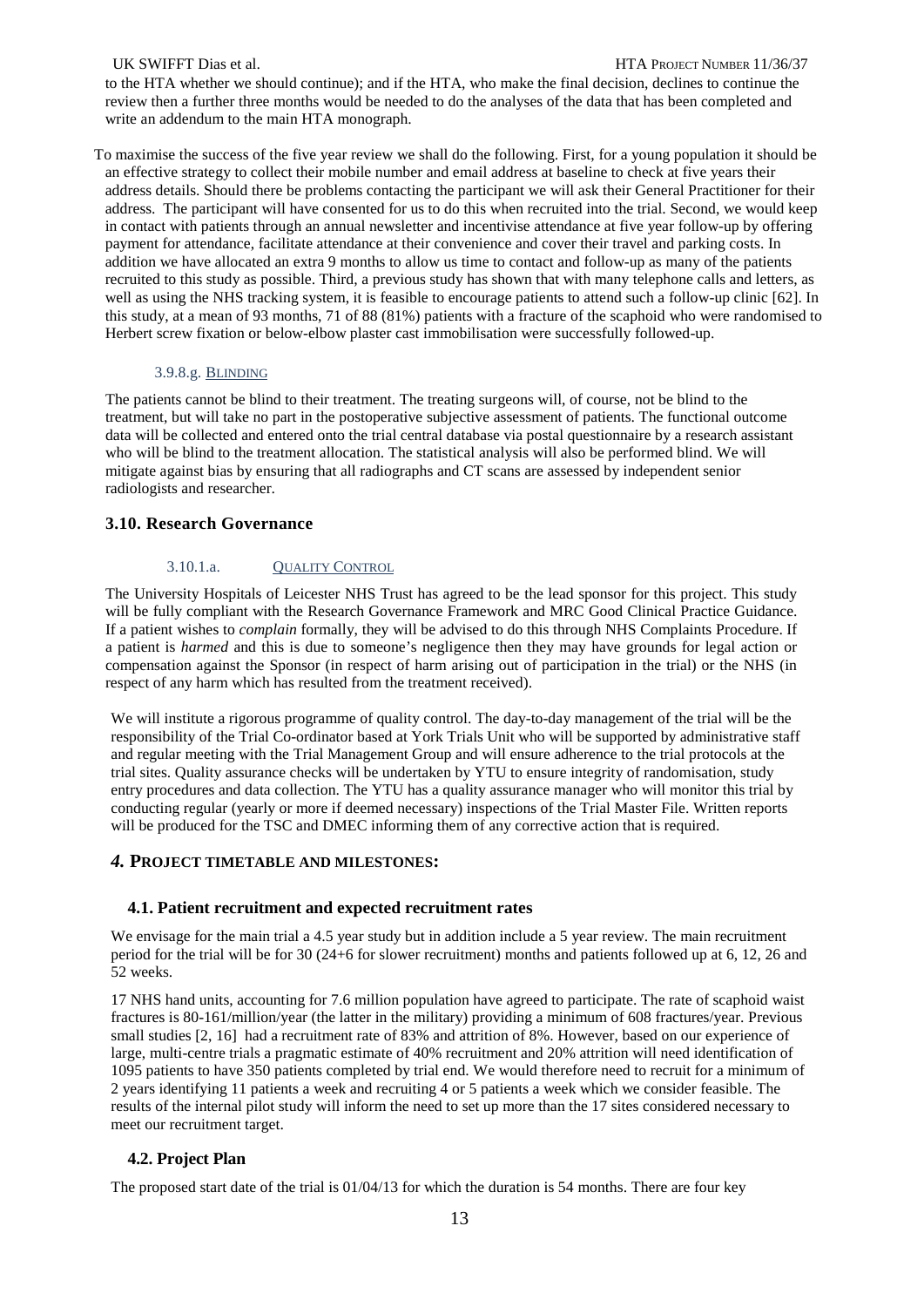First, there is the recruitment of patients into the trial. This will commence early in month 4 with the internal pilot study and should be complete in month 36.

Second, there is the qualitative study in which we will commence recruitment of patients from month 4 onwards. It is envisaged that we will include a sample of patients in the qualitative study from throughout the recruitment phase of the trial, a further twelve months to complete the data collection at 52 week follow-up, and a further six months to complete the analysis.

Third, during months 49 to 54, after completion of trial follow-up and data cleaning, the effectiveness and health economic analysis (within trial analysis and extrapolation from short term to 5 year outcomes) will be undertaken.

Fourth the HTA monograph will be complete in month 54.

In addition to the trial, we propose to undertake a 5 year clinic review of trial participants for which the duration is an additional 54 months. Data will be collected for our cohort of patients from month 64 to 105.

During months 106 and 108 the effectiveness and health economic analyses (to update the model and examine relationships between outcomes at 1 and 5 years) will be undertaken and an addendum to the HTA monograph completed.

| Time period (month) | Activity                                                                                                       |
|---------------------|----------------------------------------------------------------------------------------------------------------|
| $1 - 3$             | Complete local R&D approval and set up for 4 sites                                                             |
| $4 - 6$             | Initiate early recruitment (internal pilot study at $\,$ 4 sites and continue R&D approval<br>for other sites) |
| $7 - 36$            | Main recruitment for trial                                                                                     |
| $37 - 48$           | Complete final 12 month follow-up                                                                              |
| $49 - 54$           | Analysis and write up of main HTA monograph                                                                    |
| $55 - 63$           | Preparation for 5 year clinic review                                                                           |
| $64 - 96$           | Conduct 5 year clinic review                                                                                   |
| 64-69               | Internal pilot follow-up for 5 year review                                                                     |
| 70-72               | Three months to follow-up the last participant to be followed-up for the internal pilot                        |
| $73 - 75$           | If internal pilot is unsuccessful, to complete analysis and write up the report                                |
| $97 - 105$          | Allow 9 months to complete clinics and prepare analysis                                                        |
| $106 - 108$         | Complete analysis and write HTA addendum monograph                                                             |

# **5. EXPERTISE**

Our multi-disciplinary team which includes service users, clinicians and health service researchers has already fostered a strong research network of collaborating centres for clinical trials in orthopaedic surgery and contributes to the collective research endeavour in the NHS. Qualitative researchers within our units supervised by PL will run the qualitative study.

British Society for Surgery of the Hand (BSSH) has contributed to the development of this proposal and fully supports it. The Patient Liaison Group Lay Chairman, Mr Nick Welch, of the British Orthopaedic Association will represent patients on the TSC ensuring service user involvement from inception through to completion of the project. Service users will contribute to the development of the trial protocol such as the patient information documentation and consent process for trial participation.

The lead applicant (JD) is an internationally recognised expert in scaphoid injuries having published widely[2, 5, 7, 24, 46, 48, 62, 78-94] on the subject and has conducted a smaller prospective randomised study on this injury which has helped design this study. JD will be the CI and chair the Trial Management Group, overseeing every aspect of this trial from design, and conduct to report and dissemination of findings.

Clinicians in the team have a special interest in outcomes after upper limb trauma and other disorders affecting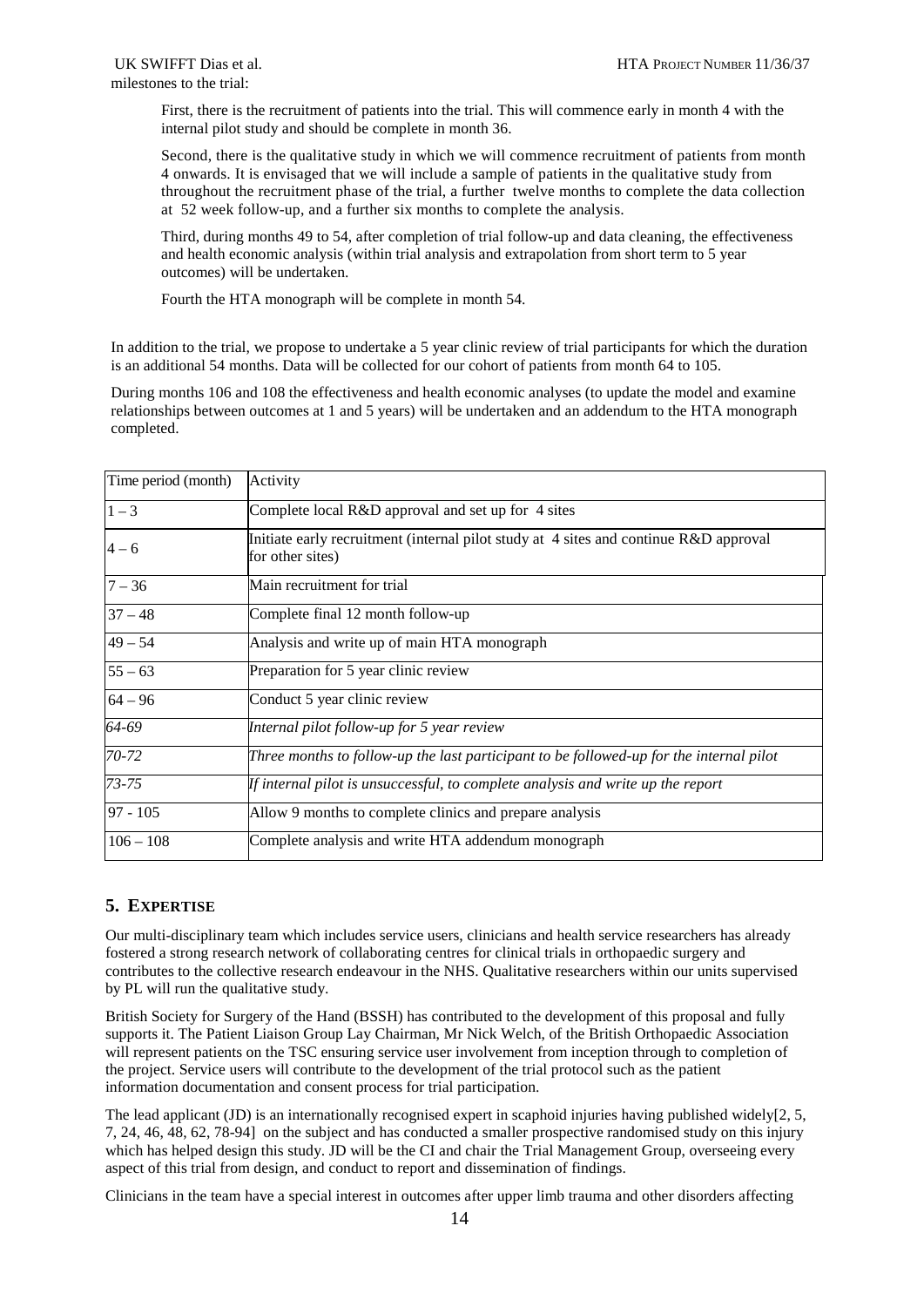the upper extremity and have published widely on this theme. SH has published on scaphoid fractures, and written the Map of Medicine pathway for scaphoid fractures and will represent the BSSH research committee on the Trial Management Group. AR MC SH will provide expert clinical and trial advice at each stage of the study. SB will oversee the supervision of the Trial Co-ordinator having experience of ProFHER. DT is expert in trial design and economic assessment as are GR and CM. NT, JT, CH will provide statistical oversight, draw up the analysis plan and staff at the YTU will conduct the initial analyses. SB, JD will write the HTA report.

AR is Chief Investigator for the ProFHER Trial (HTA project 06/404/53; grant £1.49 million) and is co-Investigator of the DRAFFT Trial (HTA project 08/116/97; grant £1.6 million), both UK wide multicentre trials of upper limb fractures. DT and SB are grant holders for the ProFHER Trial. DT is Chair of TSC for [DRAFFT.](http://drafft.ar/)  [AR](http://drafft.ar/) and SB are grant holders for 'Evidence synthesis on frozen shoulders' which assessed upper limb function after treatment of a common shoulder condition (HTA project  $09/13/02$ ; grant £195,909).

PL will provide specialist expertise in qualitative research and will oversee the management of the nested qualitative study. He is a currently a co-investigator, providing specialist methodological expertise, on two further NIHR funded studies and has recently published work which considers patient perspectives on treatment and participation in surgical research

The proposed research on scaphoid fractures complements our involvement in other projects investigating upper limb trauma. Our prior experience with intricacies and processes involved in running multi-centre surgical trials of upper limb fractures has prepared us to conduct this trial. We see similarities in the research infrastructure requirement, outcomes assessment and recruitment challenges between the ProFHER Trial and the scaphoid fracture SWIFFT trial. The groundwork in getting collaborating centres research ready for ProFHER and DRAFFT will facilitate the conduct of this scaphoid fracture SWIFFT trial.

# **6. SERVICE USERS**

Informal feedback from service users from our previous study [2] has informed the design of this study and has particularly led us to include the evaluation of patients' experiences and preferences in this trial. This aspect is addressed by the qualitative part of this trial.

We plan to have two patient representatives; Mr Nick Welch, Lay Chair of the Patient Liaison Group of the British Orthopaedic Association has agreed to be on the Trial Steering Committee. We will also approach a service user to be on the Trial Management Group and our costs cover this.

In addition service users will help develop the detailed patient information to explain the risks and benefits of this study clearly. Service users will contribute to the development of the trial materials such as the patient information documentation and consent process for trial participation and advise on how to improve compliance and reduce attrition. Patients will also be invited to comment on the Case Record Form to ensure that all aspects of care considered important by patients are captured.

Service users will help generate patient information for Shared Decision Making [95] based on findings from this trial, update the entry on Wikipedia and write the Map of Medicine [96] entry on scaphoid fracture management. In this way service users will actively participate in dissemination of the conclusions of this study in a manner that is easily accessible by patients.

# *7.* **JUSTIFICATION OF SUPPORT REQUIRED**

# *7.1. Research costs*

For York Trials Unit a key research cost is that of the Trial Manager whose employment extends the full 54 month funding period. This post is essential for all aspects of the trial management. The anticipated number and distribution of the centres and allowing for cover, such as for holidays, means that a Trial Support Officer working in liaison with the Trial Co-ordinator will also be required. This will be a full-time post during recruitment and part-time during the completion of data collection and write up of the monograph. Data management staff, economist, statistician and trial secretary are required at all time, although at variable whole time equivalents (WTEs) depending on the stage of the trial. In addition, there are some nominal small proportions of WTE for staff who are involved in the supervision of trial management, statistical and economic aspects of the trial. In addition, there are the costs of consumables incurred for aspects of data collection and management (e.g. printing of forms, scanning license, archiving, and randomisation) and travel expenses for attending regular meetings with the Trial Management Group, Trials Steering Committee, Data Monitoring Ethics Committee, and visits to participating sites. For the 5 year review, all staff costs are at a nominal small proportion of WTE. This element of the study should be set up during the trial and will mostly require careful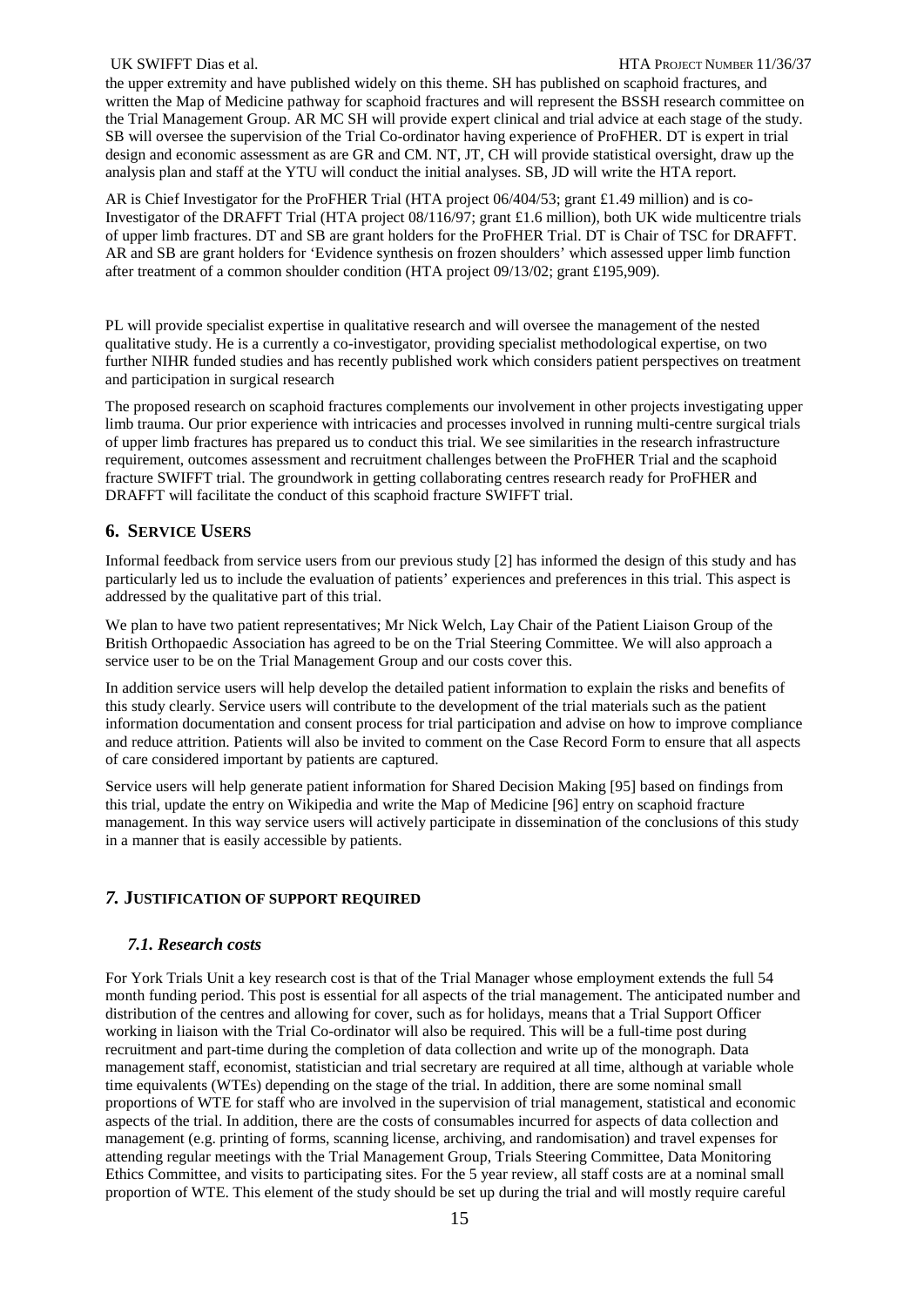monitoring with financial incentives and re-imbursements to encourage the trial participants to attend.

Funding is also required to facilitate the full participation of Prof Dias, the lead applicant, in every aspect of the trial and to provide clinical support and advice for the recruiting sites. This includes the part-time funding of a Research Nurse and Assistant to maximise participant recruitment and data collection at the lead site (Leicester). The lecturer will oversee the assessments of radiographic and CT scan data which will form part of work for a PhD with the Assistant. The secretary will assist in the administration and help in the transcription of interviews. Prof Rangan (Teesside) and Prof Costa (Coventry) have a small proportion of WTE to oversee the conduct of the study at the other sites contributing to the early recruitment of participants into the trial. In addition, there is funding of specialist expertise in qualitative research for the design, conduct and analyses of the interviews. The service users will also be reimbursed for travel expenses when attending meetings.

# *7.2. NHS Service Support costs*

There are additional patient tests (i.e. CT scans) that will be included in the trial. The CT scans at baseline, 52 weeks and 5 years are not contributing to patient care and therefore the individual results of this particular activity will not be reported back to study participants or their clinicians. Hence this is a research cost which should be met by the research funder [97]. In addition, our trial costs include payment per patient recruited for the 54 month study to cover costs of a research nurses' time for tasks such as patient screening, assessing eligibility, randomising and subsequent collection of follow-up hospital data, noting complications and obtaining the initial and 52 week CT scans. There will be further per patient payments to cover similar activities during the 5 year review. Again, these activities are not contributing directly to the care of a patient. Therefore as has been approved previously by the HTA for the ProFHER and DRAFFT trials we propose that these should be included as a research cost which has subsequently been agreed with the HTA. The cost, however, of obtaining patient consent, which is £15,330, has been agreed to be a NHS Service Support cost.

# *7.3. NHS Excess Treatment Costs*

The excess treatment costs of the surgical intervention for this trial are estimated to be £335,946. This, however, is a pragmatic trial for which the interventions being compared are standard treatment options currently available in the NHS. We anticipate therefore that there will be no excess treatment costs overall. While this is likely to be the case in the majority of centres, this may not necessarily apply to certain hospitals, even in the context of a potentially low recruitment rate, that have a below average rate of surgery. It will be for the individual providers at the participating sites to consider the need to fund these treatment costs when deciding on approval for the trial.

The research cost of this grant application includes the costs due to the £600/patient payment for the time of the Research Nurse to perform tasks such as patient screening, assessing eligibility, randomising and subsequent collection of follow-up hospital data. Whilst this cost per patient payment may be made to the NHS to reimburse the time of a Research Nurse we are requesting this cost as a research cost because these activities are not directly contributing to patient care.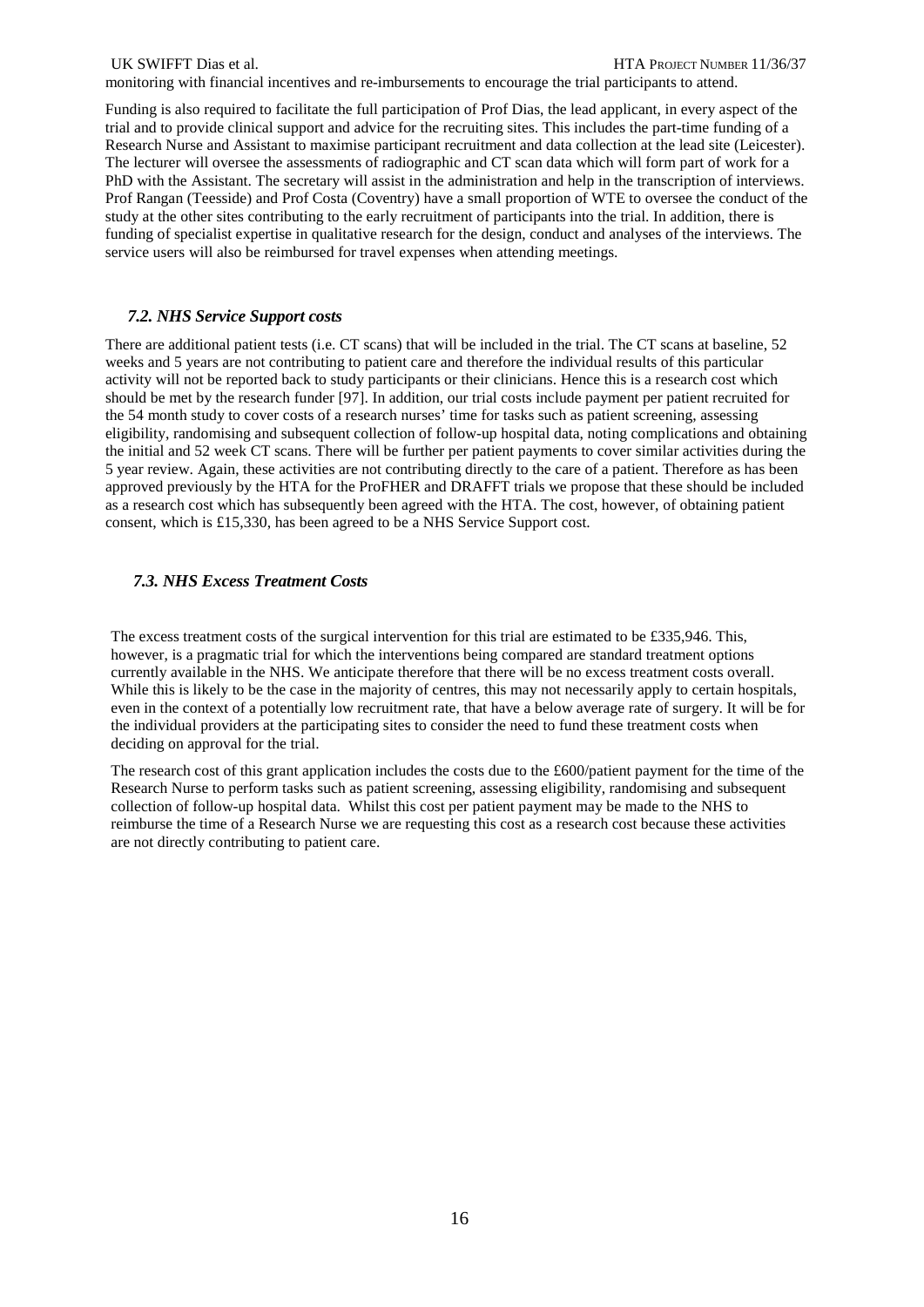# **8. FLOW DIAGRAM**

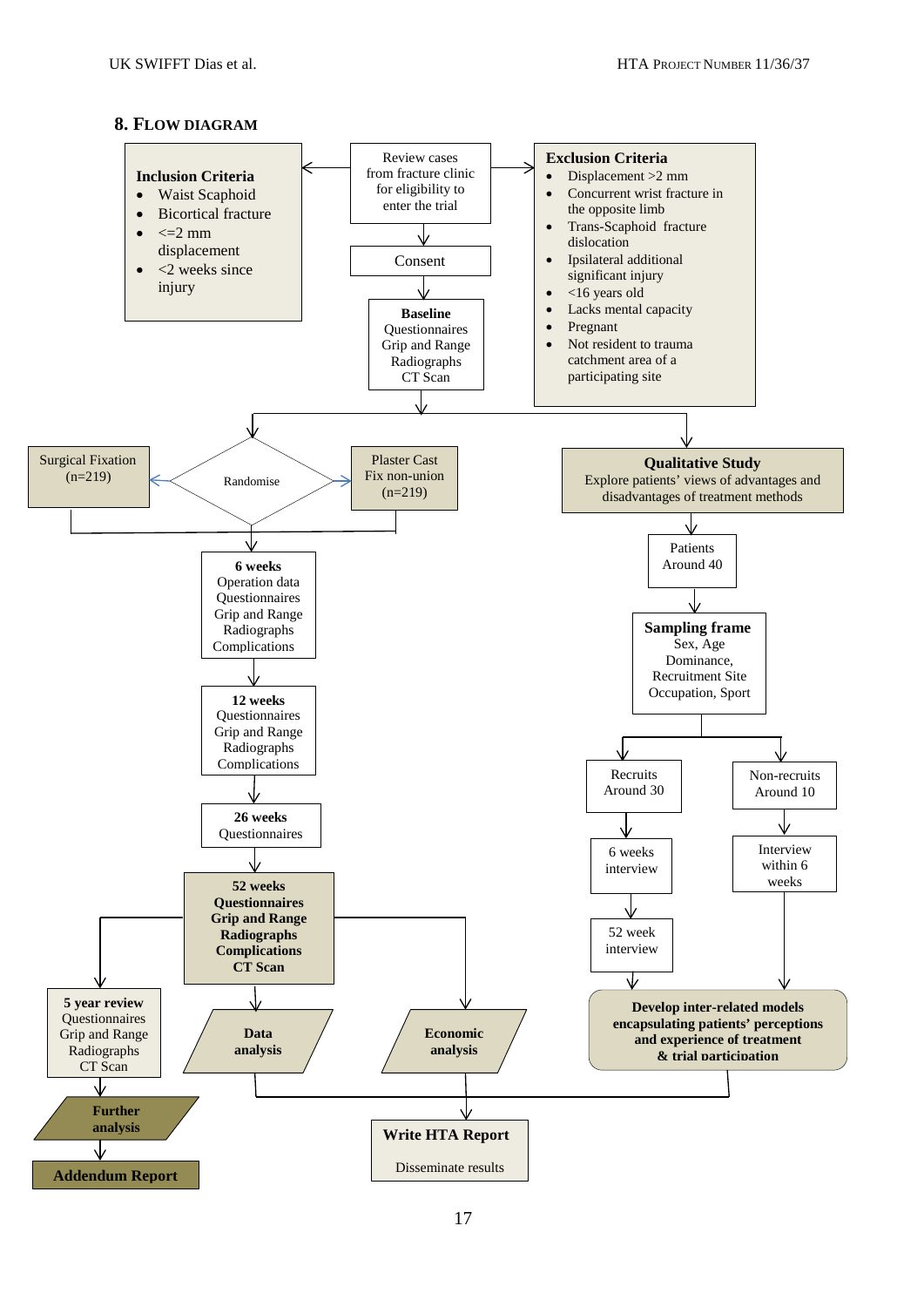# **9. REFERENCES**

- 1. MacDermid, J.C., *The Patient-Rated Wrist Evaluation (PRWE)© User Manual*, 2007, McMaster University: Hamilton, Ontario.
- 2. Dias, J.J., et al., *Should acute scaphoid fractures be fixed? A randomized controlled trial.* The Journal of bone and joint surgery.American volume, 2005. **87**(10): p. 2160-2168.
- 3. MacDermid, J.C., et al., *Patient rating of wrist pain and disability: a reliable and valid measurement tool.* Journal of Orthopaedic Trauma, 1998. **12**(8): p. 577-586.
- 4. Hove, L.M., *Epidemiology of scaphoid fractures in Bergen, Norway.* Scandinavian Journal of Plastic & Reconstructive Surgery & Hand Surgery, 1999. **33**(4): p. 423-6.
- 5. Clay, N.R., et al., *Need the thumb be immobilised in scaphoid fractures? A randomised prospective trial.* The Journal of bone and joint surgery.British volume, 1991. **73**(5): p. 828-832.
- 6. Cooney, W.P., III, J.H. Dobyns, and R.L. Linscheid, *Nonunion of the scaphoid: analysis of the results from bone grafting.* Journal of Hand Surgery - American Volume, 1980. **5**(4): p. 343-354.
- 7. Dias, J.J. and H.P. Singh, *Displaced fracture of the waist of the scaphoid.* Journal of Bone & Joint Surgery British Volume, 2011. **93**(11): p. 1433-9.
- 8. Duppe, H., et al., *Long-term results of fracture of the scaphoid. A follow-up study of more than thirty years.* Journal of Bone & Joint Surgery - American Volume, 1994. **76**(2): p. 249-252.
- 9. Mack, G.R., et al., *The natural history of scaphoid non-union.* Journal of Bone & Joint Surgery American Volume, 1984. **66**(4): p. 504-509.
- 10. Doornberg, J.N., et al., *Nonoperative treatment for acute scaphoid fractures: a systematic review and metaanalysis of randomized controlled trials.* Journal of Trauma-Injury Infection & Critical Care, 2011. **71**(4): p. 1073-81.
- 11. Symes, T.H. and J. Stothard, *A systematic review of the treatment of acute fractures of the scaphoid.* Journal of Hand Surgery: European Volume, 2011. **36**(9): p. 802-10.
- 12. Yin, Z.G., et al., *Treatment of acute scaphoid fractures: systematic review and meta-analysis.* Clinical Orthopaedics & Related Research, 2007. **460**: p. 142-151.
- 13. Modi, C.S., et al., *Operative versus nonoperative treatment of acute undisplaced and minimally displaced scaphoid waist fractures--a systematic review.* Injury, 2009. **40**(3): p. 268-273.
- 14. Buijze, G.A., et al., *Surgical compared with conservative treatment for acute nondisplaced or minimally displaced scaphoid fractures: a systematic review and meta-analysis of randomized controlled trials.* Journal of Bone & Joint Surgery - American Volume, 2010. **92**(6): p. 1534-1544.
- 15. Bond, C.D., et al., *Percutaneous screw fixation or cast immobilization for nondisplaced scaphoid fractures.* The Journal of bone and joint surgery.American volume, 2001. **83**(4): p. 483-488.
- 16. McQueen, M.M., et al., *Percutaneous screw fixation versus conservative treatment for fractures of the waist of the scaphoid: a prospective randomised study.* Journal of Bone & Joint Surgery - British Volume, 2008. **90**(1): p. 66-71.
- 17. Vinnars, B., et al., *Nonoperative compared with operative treatment of acute scaphoid fractures. A randomized clinical trial.* Journal of Bone & Joint Surgery - American Volume, 2008. **90**(6): p. 1176-1185.
- 18. Slade, J.F., III and T. Gillon, *Retrospective review of 234 scaphoid fractures and nonunions treated with arthroscopy for union and complications.* Scandinavian Journal of Surgery: SJS, 2008. **97**(4): p. 280-289.
- 19. Van Tassel, D.C., B.D. Owens, and J.M. Wolf, *Incidence estimates and demographics of scaphoid fracture in the U.S. population.* Journal of Hand Surgery - American Volume, 2010. **35**(8): p. 1242-1245.
- 20. *The NHS Information Centre, Hospital Episode Statistics for England. Inpatient statistics, 2005-09. Activity in English NHS Hospitals and English NHS commissioned activity in the independent sector.*, 2010, The Health and Social Care Information Centre. HES Analysis: Leeds.
- 21. McCulloch, P., et al., *Randomised trials in surgery: problems and possible solutions.* BMJ, 2002. **324**(7351): p. 1448-51.
- 22. Cook, J.A., C.R. Ramsay, and J. Norrie, *Recruitment to publicly funded trials--are surgical trials really different?* Contemporary Clinical Trials, 2008. **29**(5): p. 631-4.
- 23. Davis, E.N., et al., *A cost/utility analysis of open reduction and internal fixation versus cast immobilization for acute nondisplaced mid-waist scaphoid fractures.* Plastic & Reconstructive Surgery, 2006. **117**(4): p. 1223-1235.
- 24. Singh, H.P., N. Taub, and J.J. Dias, *Management of displaced fractures of the waist of the scaphoid: metaanalyses of comparative studies.* Injury, 2012. **43**(6): p. 933-9.
- 25. Thabane, L., et al., *A tutorial on pilot studies: the what, why and how.* BMC Medical Research Methodology, 2010. **10**.
- 26. Watson, J.M. and D.J. Torgerson, *Increasing recruitment to randomised trials: a review of randomised controlled trials.* BMC Medical Research Methodology, 2006. **6**.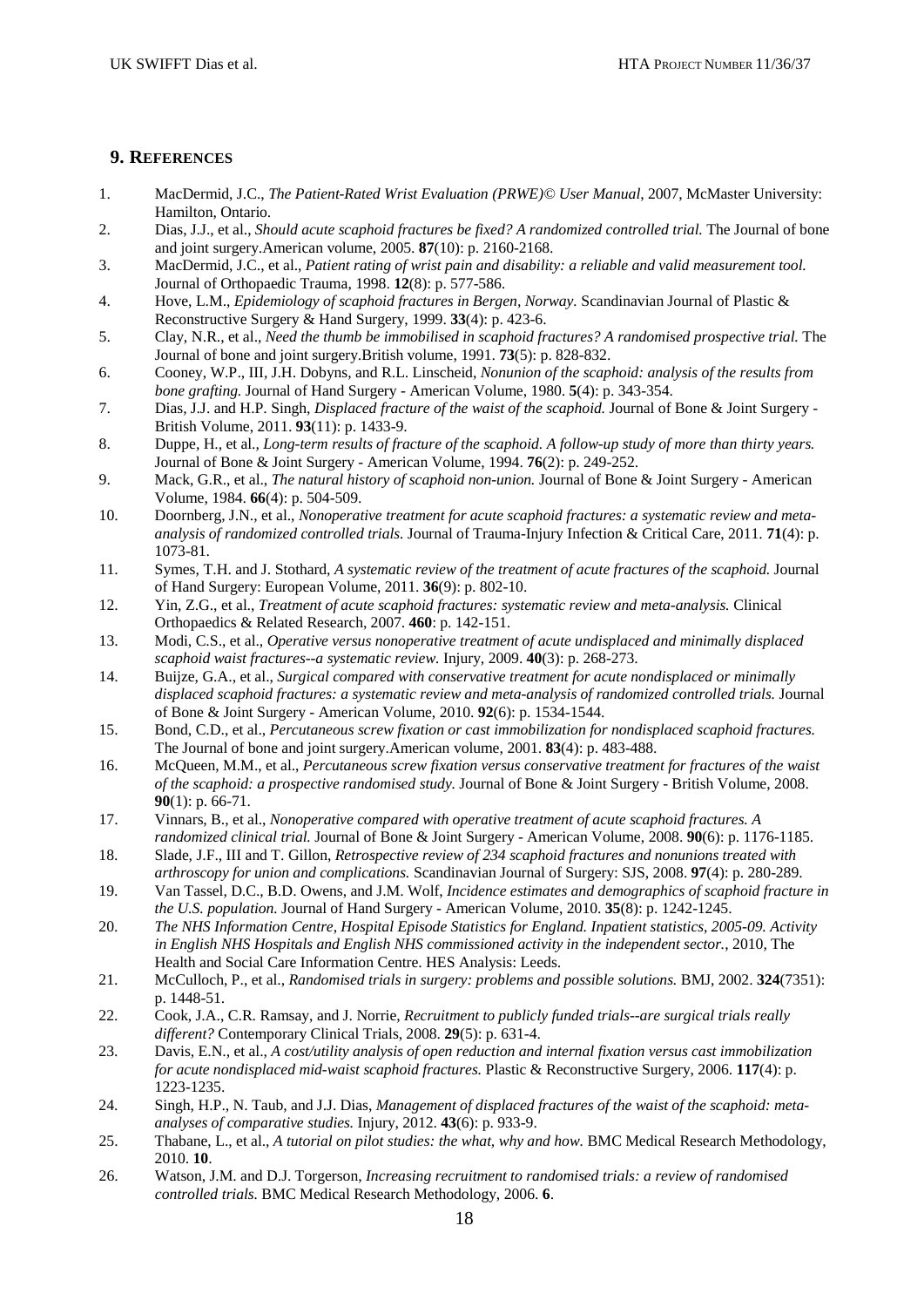- 27. McDonald, A.M., et al., *What influences recruitment to randomised controlled trials? A review of trials funded by two UK funding agencies.* Trials [Electronic Resource], 2006. **7**.
- 28. Campbell, M.K., et al., *Recruitment to randomised trials: strategies for trial enrollment and participation study. The STEPS study.* Health Technology Assessment (Winchester, England), 2007. **11**(48): p. iii, ix-105.
- 29. Mason, J., *Qualitative interviewing: asking, listening, interpreting*, in *Qualitative Research in Action*, T. May, Editor 2002, SAGE Publishers: London.
- 30. Strauss, A. and J. Corbin, *Basics of Qualitative Research: Grounded Theory Procedures and Techniques*1990, Newbury Park, CA: Sage Publications.
- 31. Glaser, B.G. and A.L. Strauss, *The Discovery of Grounded Theory: Strategies for Qualitative Research*1967, New York: Aldine De Gruyter.
- 32. Grewal, R. and G. King, *Percutaneous screw fixation led to faster recovery and return to work than immobilization for fractures of the waist of the scaphoid.* Journal of Bone & Joint Surgery - American Volume, 2008. **90**(8).
- 33. Zlotolow, D.A., E. Knutsen, and J. Yao, *Optimization of volar percutaneous screw fixation for scaphoid waist fractures using traction, positioning, imaging, and an angiocatheter guide.* Journal of Hand Surgery - American Volume, 2011. **36**(5): p. 916-21.
- 34. Jeon, I.H., et al., *Percutaneous screw fixation for scaphoid fracture: a comparison between the dorsal and the volar approaches.* Journal of Hand Surgery - American Volume, 2009. **34**(2): p. 228-236.
- 35. Herbert, T.J., *Open volar repair of acute scaphoid fractures.* Hand Clinics, 2001. **17**(4): p. 589-99, viii.
- 36. Haddad, F.S. and N.J. Goddard, *Acute percutaneous scaphoid fixation A pilot study.* The Journal of bone and joint surgery.British volume, 1998. **80**(1): p. 95-99.
- 37. Slade, J.F., III and D. Jaskwhich, *Percutaneous fixation of scaphoid fractures.* Hand Clinics, 2001. **17**(4): p. 553-574.
- 38. Ziter, F.M., Jr., *A modified view of the carpal navicular.* Radiology, 1973. **108**(3): p. 706-707.
- 39. Saeden, B., et al., *Fracture of the carpal scaphoid. A prospective, randomised 12-year follow-up comparing operative and conservative treatment.* Journal of Bone & Joint Surgery - British Volume, 2001. **83**(2): p. 230- 234.
- 40. Schulz, K.F., D.G. Altman, and D. Moher, *CONSORT 2010 Statement: updated guidelines for reporting parallel group randomised trials.* BMJ, 2010. **340**.
- 41. *Surgical site infection-Prevention and treatment of surgical site infection*, in *NICE Clinical Guideline*2008, National Institute of Clinical Excellence.
- 42. MacDermid, J.C., *Development of a scale for patient rating of wrist pain and disability.* Journal of hand therapy : official journal of the American Society ofHand Therapists, 1996. **9**(2): p. 178-183.
- 43. Schwartz, D. and J. Lellouch, *Explanatory and pragmatic attitudes in therapeutical trials.* Journal of Clinical Epidemiology, 2009. **62**(5): p. 499-505.
- 44. Ware, J., Jr., M. Kosinski, and S.D. Keller, *A 12-Item Short-Form Health Survey: construction of scales and preliminary tests of reliability and validity.* Medical Care, 1996. **34**(3): p. 220-33.
- 45. Atroshi, I., et al., *Outcomes of endoscopic surgery compared with open surgery for carpal tunnel syndrome among employed patients: randomised controlled trial.* BMJ, 2006. **332**(7556).
- 46. Dias, J.J., *Definition of union after acute fracture and surgery for fracture nonunion of the scaphoid.* Journal of Hand Surgery [Br], 2001. **26**(4): p. 321-325.
- 47. Bhat, M., et al., *MRI and plain radiography in the assessment of displaced fractures of the waist of the carpal scaphoid.* Journal of Bone & Joint Surgery - British Volume, 2004. **86**(5): p. 705-13.
- 48. Dias, J.J., et al., *Radiographic signs of union of scaphoid fractures An analysis of inter-observer agreement and reproducibility.* The Journal of bone and joint surgery.British volume, 1988. **70**(2): p. 299-301.
- 49. Lozano-Calderon, S., et al., *Diagnosis of scaphoid fracture displacement with radiography and computed tomography.* Journal of Bone & Joint Surgery - American Volume, 2006. **88**(12): p. 2695-2703.
- 50. Amirfeyz, R., et al., *Displaced scaphoid waist fractures: the use of a week 4 CT scan to predict the likelihood of union with nonoperative treatment.* Journal of Hand Surgery: European Volume, 2011. **36**(6): p. 498-502.
- 51. Ty, J.M., S. Lozano-Calderon, and D. Ring, *Computed tomography for triage of suspected scaphoid fractures.* Hand, 2008. **3**(2): p. 155-158.
- 52. Smith, M.L., et al., *Using computed tomography to assist with diagnosis of avascular necrosis complicating chronic scaphoid nonunion.* Journal of Hand Surgery - American Volume, 2009. **34**(6): p. 1037-1043.
- 53. Singh, H.P., et al., *Partial union of acute scaphoid fractures.* Journal of Hand Surgery British Volume, 2005. **30**(5): p. 440-445.
- 54. Forward, D.P., et al., *The clinical outcome of scaphoid fracture malunion at 1 year.* Journal of Hand Surgery: European Volume, 2009. **34**(1): p. 40-6.
- 55. Ring, D., et al., *Both scanning plane and observer affect measurements of scaphoid deformity.* Journal of Hand Surgery - American Volume, 2005. **30**(4): p. 696-701.
- 56. *Terminology for Hand Surgery*, I. Leslie, Editor 1998, International Federation of Societies for Surgery of the Hand: London.
- 57. Crosby, C.A., M.A. Wehbé, and B. Mawr, *Hand strength: normative values.* The Journal of Hand Surgery American Volume, 1994. **19**(4): p. 665-670.
- 58. Hanten, W.P., et al., *Maximum grip strength in normal subjects from 20 to 64 years of age.* Journal of hand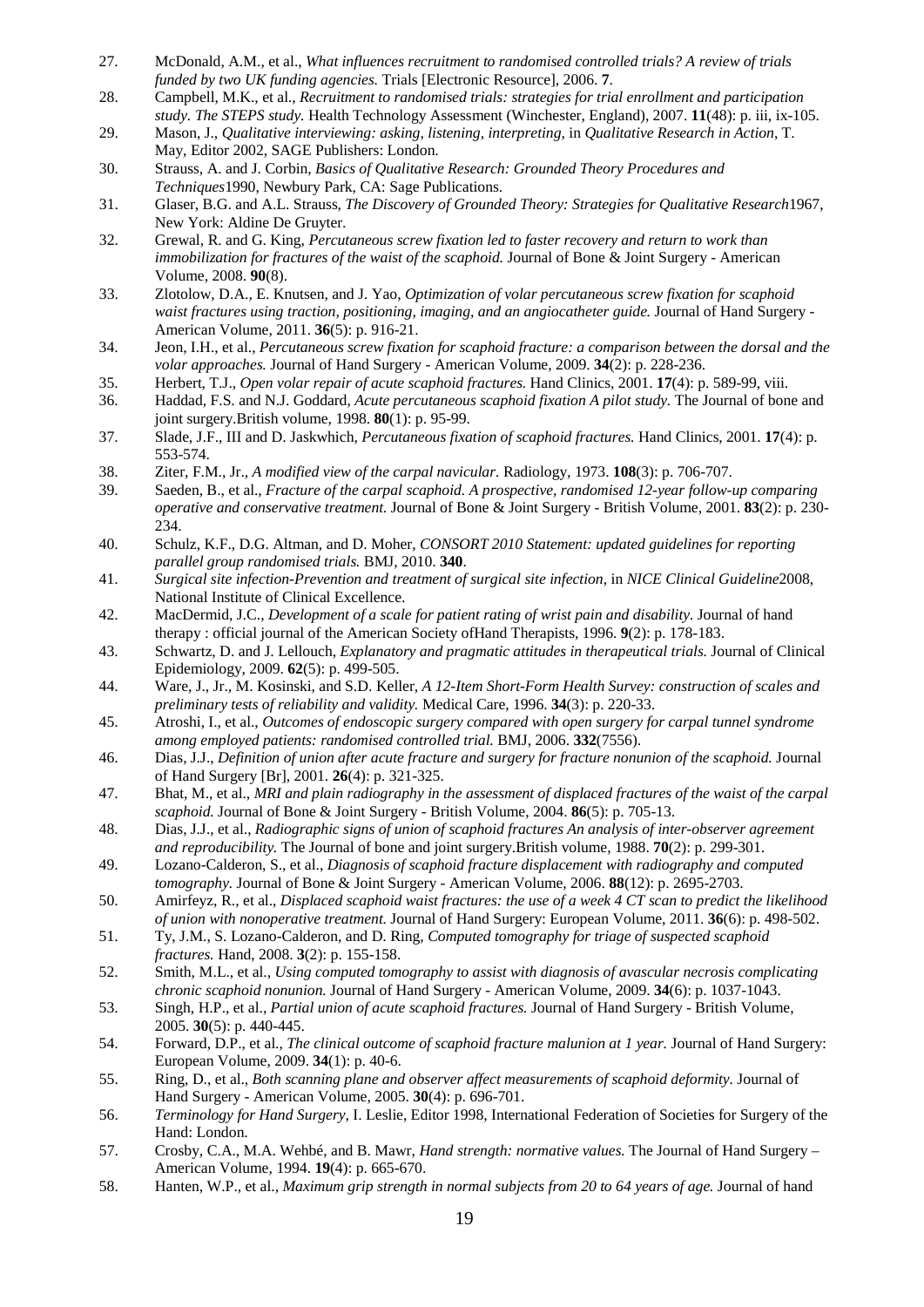therapy : official journal of the American Society ofHand Therapists, 1999. **12**(3): p. 193-200.

- 59. Mathiowetz, V., et al., *Grip and pinch strength: normative data for adults.* Archives of Physical Medicine and Rehabilitation, 1985. **66**(2): p. 69-74.
- 60. Mathiowetz, V., et al., *Reliability and validity of grip and pinch strength evaluations.* The Journal of hand surgery, 1984. **9**(2): p. 222-226.
- 61. Mathiowetz, V., C. Rennells, and L. Donahoe, *Effect of elbow position on grip and key pinch strength.* The Journal of hand surgery, 1985. **10**(5): p. 694-697.
- 62. Dias, J.J., et al., *Clinical and radiological outcome of cast immobilisation versus surgical treatment of acute scaphoid fractures at a mean follow-up of 93 months.* Journal of Bone & Joint Surgery - British Volume, 2008. **90**(7): p. 899-905.
- 63. *Department of Health. NHS reference costs* 2011: London.
- 64. Curtis, L., *Unit costs of health and social care*, 2011, PSSRU: Kent.
- 65. *British National Formulary*, 2011, British Medical Association and the Royal Pharmaceutical Society of Great Britain: London.
- 66. Adamany, D.C., E.A. Mikola, and B.J. Fraser, *Percutaneous fixation of the scaphoid through a dorsal approach: an anatomic study.* Journal of Hand Surgery - American Volume, 2008. **33**(3): p. 327-331.
- 67. Kind, P., *The EuroQol instrument: An index of health-related quality of life*, in *Quality of life and pharmacoeconomics in clinical trials*, B. Spilker, Editor 1996, Lippincott-Raven Philadelphia. p. 191-201.
- 68. Dolan, P., *Modeling valuations for EuroQol health states.* Medical care, 1997: p. 1095-1108.
- 69. Kind, P., G. Hardman, and S. Macran, *UK population norms for EQ-5D.* Centre for Health Economics, University of York, 1999. **Discussion paper 172**.
- 70. Matthews, J., et al., *Analysis of serial measurements in medical research.* British Medical Journal, 1990. **300**(6719): p. 230-235.
- 71. Claxton, K.P. and M.J. Sculpher, *Using value of information analysis to prioritise health research: some lessons from recent UK experience.* Pharmacoeconomics, 2006. **24**(11): p. 1055-1068.
- 72. Fenwick, E., K. Claxton, and M. Sculpher, *Representing uncertainty: the role of cost-effectiveness acceptability curves.* Health Economics, 2001. **10**(8): p. 779-787.
- 73. Briggs, A., et al., *Missing.... presumed at random: cost-analysis of incomplete data.* Health Economics, 2003. **12**(5): p. 377-392
- 74. Kline, R.B., *Principles and practice of structural equation modeling*2010, New York: The Guilford Press.
- 75. Pope, C., S. Ziebland, and N. Mays, *Qualitative research in health care. Analysing qualitative data.* BMJ, 2000. **320**(7227): p. 114-6.
- 76. Francis, J., et al., *What is an adequate sample size? Operationalising data saturation for theory-based interview studies.* Psychology & Health, 2010. **25**(10): p. 1229-1245.
- 77. Altman, R.D. and G.E. Gold, *Atlas of individual radiographic features in osteoarthritis, revised.* Osteoarthritis & Cartilage, 2007. **15 Suppl A**: p. A1-56.
- 78. Eastley, N., et al., *Union rates after proximal scaphoid fractures; meta-analyses and review of available evidence.* Journal of Hand Surgery (European Volume), 2012.
- 79. Singh, H.P. and J.J. Dias, *Scaphoid Fractures and other Carpal Injuries*, in *EFORT Textbook (Hand & Wrist section)*, G. Bentley, Editor 2011, Springer: London.
- 80. Singh, H.K. and J.J. Dias, *Scaphoid Fractures.* Journal of Bone & Joint Surgery British Volume, 2011. **Focus On**: p. 1-7.
- 81. Ibrahim, T., et al., *Surgical versus nonsurgical treatment of acute minimally displaced and undisplaced scaphoid waist fractures: pairwise and network meta-analyses of randomized controlled trials.* Journal of Hand Surgery - American Volume, 2011. **36**(11): p. 1759-1768.e1.
- 82. Dias, J.J., *Scaphoid Fractures*, in *European Instructional Lectures*, G. Bentley, Editor 2011, Springer: London. p. 107-132.
- 83. Dias, J., *Nonoperative treatment of Scaphoid Fractures*, in *The Scaphoid*, D.J. Slutsky and J.F. Slade, Editors. 2011, Thieme: New York. p. 49-58.
- 84. Dias, J.J., *Evaluation of the results of scaphoid surgery*, in *Le Scaphoide de la Fracture a l'arthrose*, B. Lussiez, C. Rizzo, and E. Lebreton, Editors. 2004, Sauromos Medical: Montpellier. p. 317-322.
- 85. Dias, J.J., *Criteria for the diagnosis of healing of a scaphoid fracture or nonunion*, in *Le Scaphoide de la Fracture a l'arthrose*, B. Lussiez, C. Rizzo, and E. Lebreton, Editors. 2004, Sauromos Medical: Montpellier. p. 181-188.
- 86. Straw, R.G., T. Davis, and J. Dias, *Scaphoid nonunion: treatment with a pedicled vascularized bone graft based on the 1,2 intercompartmental supraretinacular branch of the radial artery. Journal of Hand Surgery (British and European Volume) 2002; 27B (5): 413–416.* Journal of Hand Surgery (British and European Volume), 2003. **28**(3): p. 282.
- 87. Straw, R.G., T.R.C. Davis, and J.J. Dias, *Scaphoid nonunion: treatment with a pedicled vascularized bone graft based on the 1,2 intercompartmental supraretinacular branch of the radial artery.* Journal of Hand Surgery [Br], 2002. **27**(5): p. 413.
- 88. Dias, J.J., *Scaphoid Fractures*, in *Oxford Textbook of Orthopaedics and Trauma*, C. Bulstrode, et al., Editors. 2002, Oxford University Press: Oxford. p. 1890-1908.
- 89. Wildin, C.J., B. Bhowal, and J.J. Dias, *The incidence of simultaneous fractures of the scaphoid and radial*